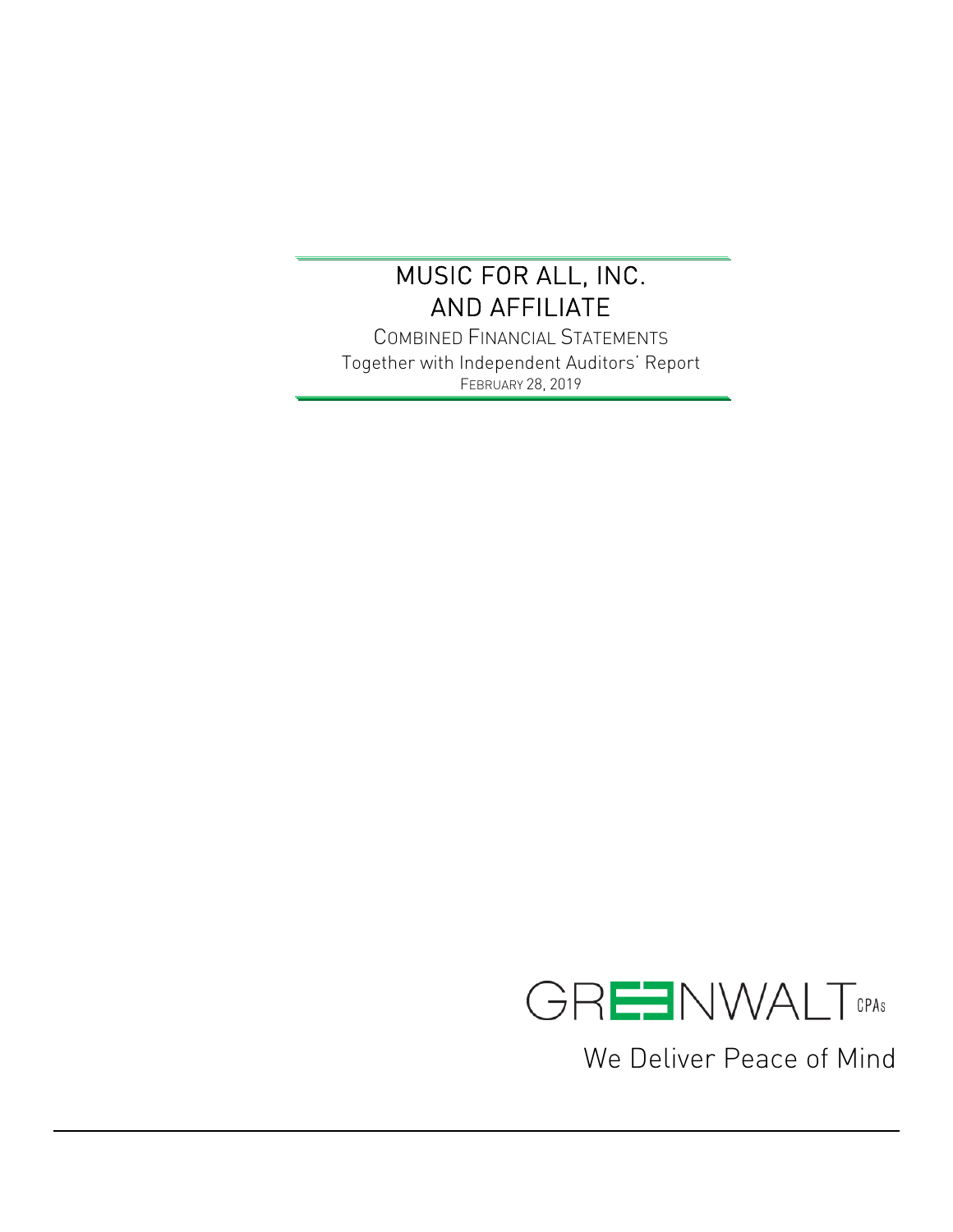

Greenwalt CPAs, Inc. 5342 W. Vermont Street Indianapolis, IN 46224 www.greenwaltcpas.com

INDEPENDENT AUDITORS' REPORT

To the Boards of Directors of Music for All, Inc. and Affiliate:

**GREENWALT**<sub>CPAS</sub>

We have audited the accompanying combined financial statements of Music for All, Inc. and Affiliate, which comprise the combined statement of financial position as of February 28, 2019, and the related combined statements of activities, functional expenses, and cash flows for the year then ended, and the related notes to the combined financial statements.

#### Management's Responsibility for the Financial Statements

Management is responsible for the preparation and fair presentation of these combined financial statements in accordance with accounting principles generally accepted in the United States of America; this includes the design, implementation, and maintenance of internal control relevant to the preparation and fair presentation of financial statements that are free from material misstatement, whether due to fraud or error.

#### Auditors' Responsibility

Our responsibility is to express an opinion on these combined financial statements based on our audit. We conducted our audit in accordance with auditing standards generally accepted in the United States of America. Those standards require that we plan and perform the audit to obtain reasonable assurance about whether the combined financial statements are free of material misstatement.

An audit involves performing procedures to obtain audit evidence about the amounts and disclosures in the combined financial statements. The procedures selected depend on the auditors' judgment, including the assessment of the risks of material misstatement of the combined financial statements, whether due to fraud or error. In making those risk assessments, the auditor considers internal control relevant to the entity's preparation and fair presentation of the combined financial statements in order to design audit procedures that are appropriate in the circumstances, but not for the purpose of expressing an opinion on the effectiveness of the entity's internal control. Accordingly, we express no such opinion. An audit also includes evaluating the appropriateness of accounting policies used and the reasonableness of significant accounting estimates made by management, as well as evaluating the overall presentation of the combined financial statements.

We believe that the audit evidence we have obtained is sufficient and appropriate to provide a basis for our audit opinion.

#### Opinion

In our opinion, the combined financial statements referred to above present fairly, in all material respects, the financial position of Music for All, Inc. and Affiliate as of February 28, 2019, and the changes in their net assets and their cash flows for the year then ended in accordance with accounting principles generally accepted in the United States of America.

#### Report on Summarized Comparative Information

We have previously audited the Music for All, Inc. and Affiliate's 2018 combined financial statements, and we expressed an unmodified audit opinion on those audited financial statements in our report dated July 11, 2018. In our opinion, the summarized comparative information presented herein as of and for the year ended February 28, 2018, is consistent, in all material respects, with the audited financial statements from which it has been derived.

Scenwalt CPAs, Ine.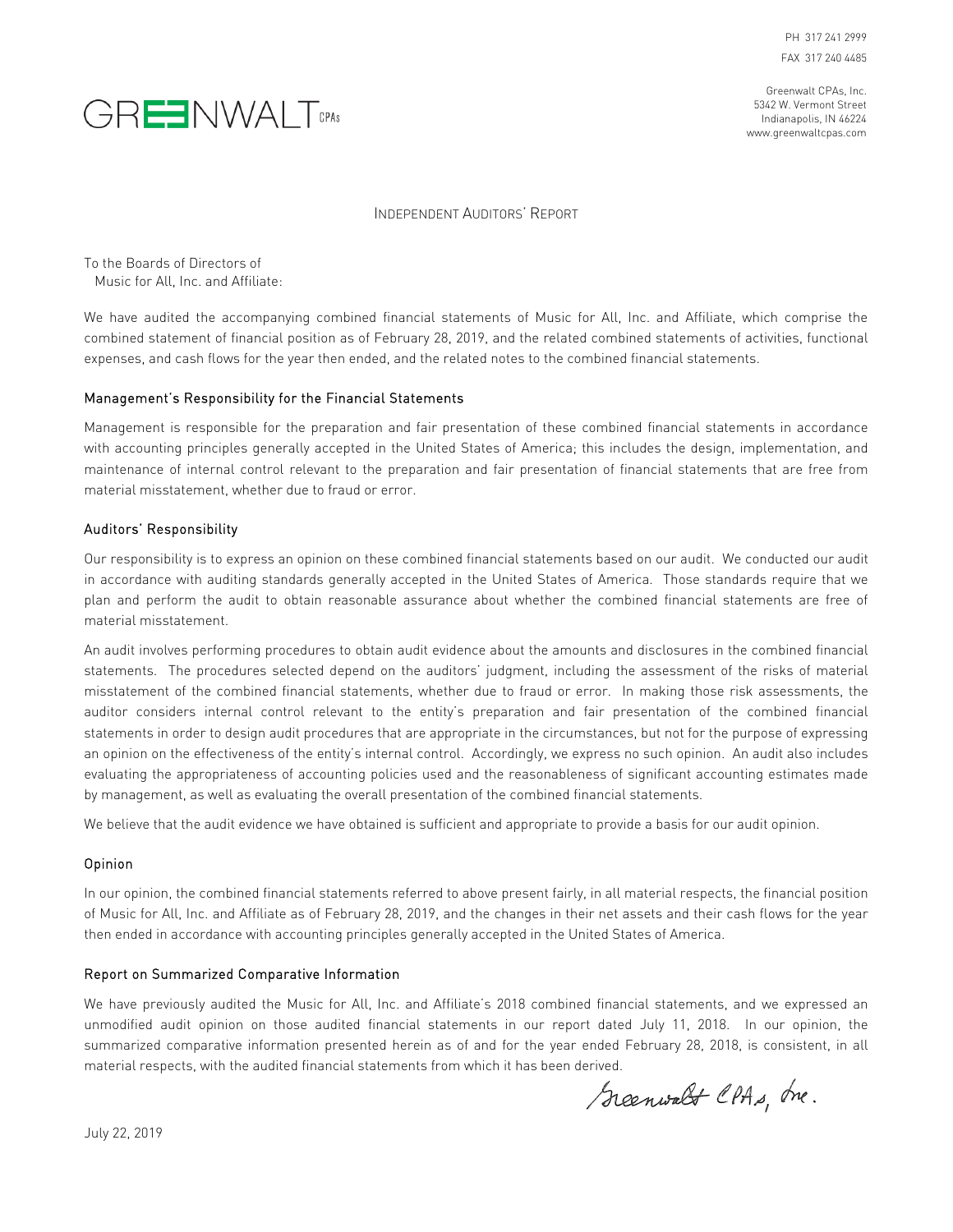COMBINED STATEMENTS OF FINANCIAL POSITION

FEBRUARY 28, 2019 AND 2018

|                                                                               |                 |             | LIABILITIES AND                    |                         |              |
|-------------------------------------------------------------------------------|-----------------|-------------|------------------------------------|-------------------------|--------------|
| <b>ASSETS</b>                                                                 | 2019            | 2018        | <b>NET ASSETS</b>                  | 2019                    | 2018         |
| <b>CURRENT ASSETS</b>                                                         |                 |             | <b>CURRENT LIABILITIES</b>         |                         |              |
| Cash and cash equivalents                                                     | 2,476,505<br>\$ | \$2,121,505 | Accounts payable                   | 63,722<br>$\mathcal{L}$ | 56,244<br>\$ |
| Certificates of deposit                                                       | 780,210         | 1,197,265   | Accrued expenses                   | 563,960                 | 432,071      |
| Accounts receivable, net of allowance for<br>doubtful accounts of \$45,100 at |                 |             | Prepaid event income               | 3,158,964               | 3,342,619    |
| February 28, 2019 and 2018                                                    | 952,651         | 832,658     | Total current liabilities          | 3,786,646               | 3,830,934    |
| Pledge receivable - short-term                                                | 5,400           | 5,000       |                                    |                         |              |
| Prepaid expenses                                                              | 500,109         | 497,738     | <b>LONG-TERM LIABILITIES</b>       |                         |              |
|                                                                               |                 |             | Deferred trust liability           | 30,475                  | 32,246       |
| Total current assets                                                          | 4,714,875       | 4,654,166   | Reserve for license fees           | 178,779                 | 178,779      |
| <b>INVESTMENTS</b>                                                            |                 |             | Total long-term liabilities        | 209,254                 | 211,025      |
| Marketable securities                                                         | 324,570         | 330,872     |                                    |                         |              |
|                                                                               |                 |             | Total liabilities                  | 3,995,900               | 4,041,959    |
| PROPERTY AND EQUIPMENT                                                        |                 |             |                                    |                         |              |
| Property and equipment                                                        | 1,658,428       | 1,669,516   | <b>COMMITMENTS (NOTES 6 AND 7)</b> |                         |              |
| Accumulated depreciation and amortization                                     | (1, 515, 475)   | (1,488,859) |                                    |                         |              |
|                                                                               |                 |             | <b>NET ASSETS</b>                  |                         |              |
| Net property and equipment                                                    | 142,953         | 180,657     | Without donor restrictions         | 887,337                 | 760,951      |
|                                                                               |                 |             | With donor restrictions            | 454,176                 | 522,022      |
| <b>OTHER ASSETS</b>                                                           |                 |             |                                    |                         |              |
| Pledge receivable - long-term                                                 | 8,586           | 13,168      | Total net assets                   | 1,341,513               | 1,282,973    |
| Charitable remainder trust                                                    | 52,356          | 51,996      |                                    |                         |              |
| Deposit                                                                       | 74,073          | 74,073      |                                    |                         |              |
| Trademark                                                                     | 20,000          | 20,000      |                                    |                         |              |
| Total other assets                                                            | 155,015         | 159,237     |                                    |                         |              |
|                                                                               | 5,337,413<br>\$ | \$5,324,932 |                                    | \$5,337,413             | \$5,324,932  |

| 2019             | 2018                      | <b>LIABILITIES AND</b><br><b>NET ASSETS</b> | 2019            | 2018         |
|------------------|---------------------------|---------------------------------------------|-----------------|--------------|
|                  |                           | <b>CURRENT LIABILITIES</b>                  |                 |              |
| \$<br>2,476,505  | 2,121,505<br>$\mathbb{S}$ | Accounts payable                            | \$<br>63,722    | 56,244<br>\$ |
| 780,210          | 1,197,265                 | Accrued expenses                            | 563,960         | 432,071      |
|                  |                           | Prepaid event income                        | 3,158,964       | 3,342,619    |
| 952,651<br>5,400 | 832,658<br>5,000          | Total current liabilities                   | 3,786,646       | 3,830,934    |
| 500,109          | 497,738                   | LONG-TERM LIABILITIES                       |                 |              |
|                  |                           | Deferred trust liability                    | 30,475          | 32,246       |
| 4,714,875        | 4,654,166                 | Reserve for license fees                    | 178,779         | 178,779      |
| 324,570          | 330,872                   | Total long-term liabilities                 | 209,254         | 211,025      |
|                  |                           | Total liabilities                           | 3,995,900       | 4,041,959    |
| 1,658,428        | 1,669,516                 | <b>COMMITMENTS (NOTES 6 AND 7)</b>          |                 |              |
| (1, 515, 475)    | (1,488,859)               |                                             |                 |              |
|                  |                           | <b>NET ASSETS</b>                           |                 |              |
| 142,953          | 180,657                   | Without donor restrictions                  | 887,337         | 760,951      |
|                  |                           | With donor restrictions                     | 454,176         | 522,022      |
| 8,586            | 13,168                    | Total net assets                            | 1,341,513       | 1,282,973    |
| 52,356           | 51,996                    |                                             |                 |              |
| 74,073           | 74,073                    |                                             |                 |              |
| 20,000           | 20,000                    |                                             |                 |              |
| 155,015          | 159,237                   |                                             |                 |              |
| \$<br>5,337,413  | \$5,324,932               |                                             | 5,337,413<br>\$ | \$5,324,932  |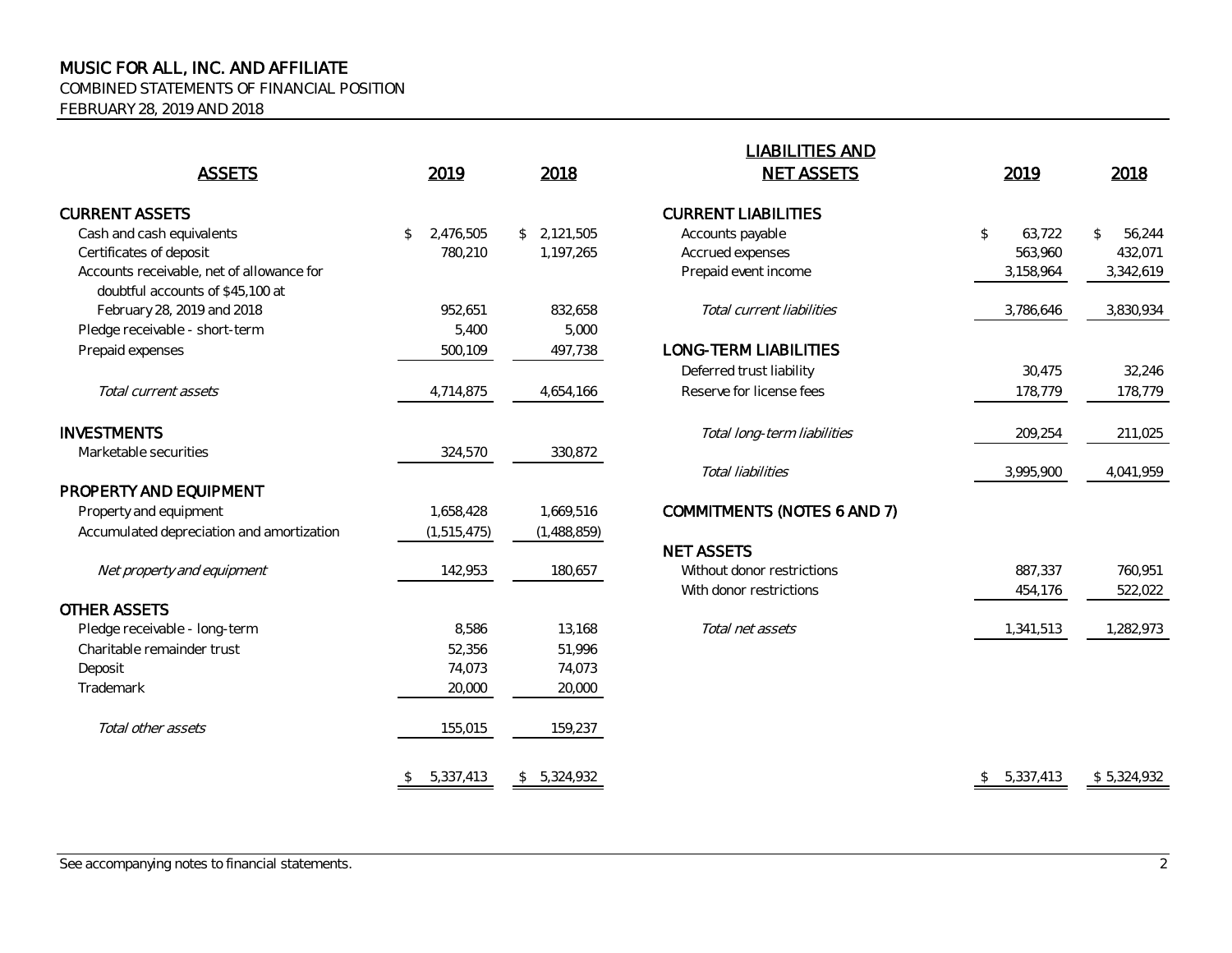COMBINED STATEMENT OF ACTIVITIES

FOR THE YEAR ENDED FEBRUARY 28, 2019

WITH SUMMARIZED COMPARATIVE INFORMATION FOR THE YEAR ENDED FEBRUARY 28, 2018

|                                       | <b>WITHOUT DONOR</b><br><b>RESTRICTIONS</b> | WITH DONOR<br><b>RESTRICTIONS</b> | 2019<br><b>TOTAL</b> | 2018<br><b>TOTAL</b> |
|---------------------------------------|---------------------------------------------|-----------------------------------|----------------------|----------------------|
| <b>REVENUE</b>                        |                                             |                                   |                      |                      |
| Program fees                          | \$<br>1,380,717                             | $\mathcal{L}$                     | \$<br>1,380,717      | \$<br>1,120,062      |
| Housing and meal fees                 | 2,083,610                                   |                                   | 2,083,610            | 1,669,665            |
| <b>Ticket fees</b>                    | 3,323,234                                   |                                   | 3,323,234            | 3,024,559            |
| <b>Band fees</b>                      | 738,904                                     |                                   | 738,904              | 648,825              |
| Merchandise sales                     | 15                                          |                                   | 15                   | 1,354                |
| Program book sales                    | 181,395                                     |                                   | 181,395              | 164,817              |
| Photography commissions               | 1,770                                       |                                   | 1,770                | 1,400                |
| Merchandise commissions and sales     | 912,472                                     |                                   | 912,472              | 719,892              |
| Sponsorships                          | 896,526                                     |                                   | 896,526              | 1,036,769            |
| Contributions                         | 159,193                                     | 22,324                            | 181,517              | 185,990              |
| In-kind contributions                 | 258,709                                     |                                   | 258,709              | 235,050              |
| Grants                                | 196,128                                     | 25,000                            | 221,128              | 250,996              |
| Interest and dividends                | 38,256                                      |                                   | 38,256               | 23,519               |
| Realized gain on investments          | 51,448                                      |                                   | 51,448               |                      |
| Unrealized gain (loss) on investments | (57,086)                                    | 6,783                             | (50, 303)            | 17,978               |
| Miscellaneous                         | 75,497                                      |                                   | 75,497               | 26,588               |
| Net assets released from restrictions | 121,953                                     | (121, 953)                        |                      |                      |
| Total revenue                         | 10,362,741                                  | (67, 846)                         | 10,294,895           | 9,127,464            |
| <b>EXPENSES</b>                       |                                             |                                   |                      |                      |
| Program                               | 9,331,846                                   |                                   | 9,331,846            | 8,154,243            |
| Fundraising                           | 300,902                                     |                                   | 300,902              | 224,565              |
| General and administrative            | 603,607                                     |                                   | 603,607              | 534,854              |
| Total expenses                        | 10,236,355                                  |                                   | 10,236,355           | 8,913,662            |
| <b>CHANGE IN NET ASSETS</b>           | 126,386                                     | (67, 846)                         | 58,540               | 213,802              |
| NET ASSETS, BEGINNING OF YEAR         | 760,951                                     | 522,022                           | 1,282,973            | 1,069,171            |
| NET ASSETS, END OF YEAR               | 887,337<br>\$                               | $\updownarrow$<br>454,176         | \$<br>1,341,513      | 1,282,973<br>\$      |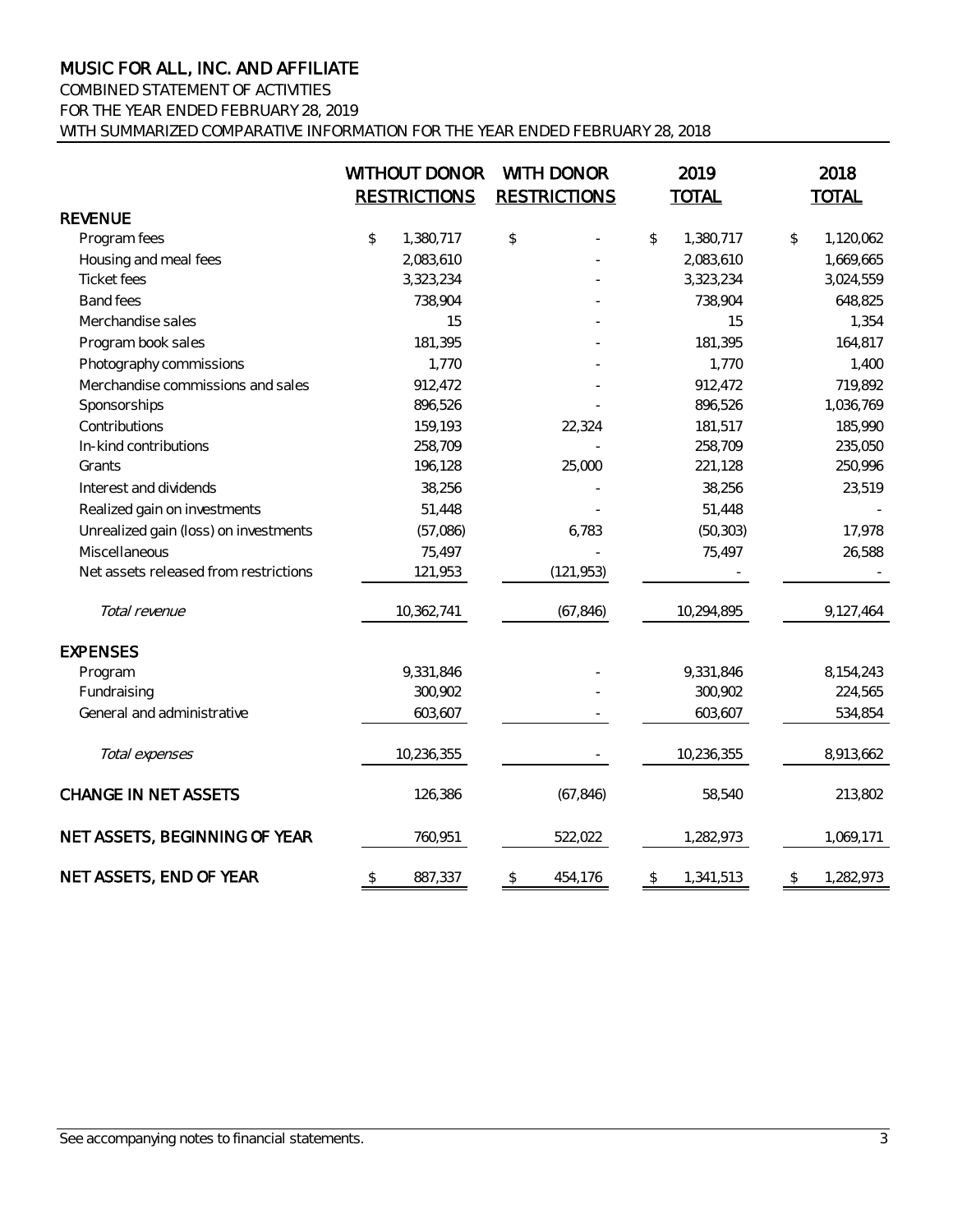COMBINED STATEMENT OF FUNCTIONAL EXPENSES FOR THE YEAR ENDED FEBRUARY 28, 2019 WITH SUMMARIZED COMPARATIVE INFORMATION FOR THE YEAR ENDED FEBRUARY 28, 2018

|                                    | PROGRAM                  | <b>FUNDRAISING</b> | <b>ADMINISTRATIVE</b> | 2019             | 2018            |
|------------------------------------|--------------------------|--------------------|-----------------------|------------------|-----------------|
|                                    | <b>EXPENSES</b>          | <b>EXPENSES</b>    | <b>EXPENSES</b>       | <b>TOTAL</b>     | <b>TOTAL</b>    |
| <b>PROGRAMS</b>                    |                          |                    |                       |                  |                 |
| Awards and trophies                | $\mathcal{L}$<br>121,258 | 2,961<br>\$        | \$                    | \$<br>124,219    | \$<br>120,297   |
| Scholarships and grants            | 6,000                    |                    |                       | 6,000            | 7,000           |
| Clinicians' and judges' fees       | 1,181,201                |                    |                       | 1,181,201        | 1,033,752       |
| Copyright fees                     | 17.577                   |                    |                       | 17.577           | 18,152          |
| Cost of merchandise sold           | 244,486                  |                    |                       | 244,486          | 241,594         |
| Equipment rental                   | 214,573                  | 118                |                       | 214,691          | 189,487         |
| Program promotion                  | 166,302                  | 16,588             | 50,568                | 233,458          | 201,684         |
| Facility rental                    | 831,183                  |                    |                       | 831,183          | 789,294         |
| Participants' housing and meals    | 2,126,818                |                    |                       | 2,126,818        | 1,674,474       |
| Outside services                   | 1,369,438                | 3,513              | 21,091                | 1,394,042        | 1,405,568       |
| Other program expenses             | 578,483                  | 24,976             | 17,294                | 620,753          | 551,652         |
| Total programs and activities      | 6,857,319                | 48,156             | 88,953                | 6,994,428        | 6,232,954       |
| PERSONNEL RELATED                  |                          |                    |                       |                  |                 |
| Salaries and contract employees    | 1,500,900                | 200,728            | 290,337               | 1,991,965        | 1,567,614       |
| Salaries - payroll taxes           | 106,972                  | 6,674              | 26,743                | 140,389          | 119,624         |
| 403(b) contribution                | 28,070                   | 1,580              | 7,017                 | 36,667           | 36,118          |
| Staff travel, housing and meals    | 25,922                   | 10,217             | 6,480                 | 42,619           | 12,641          |
| Group insurance                    | 133,644                  | 8,300              | 33,411                | 175,355          | 137,257         |
| Other personnel related expenses   | 40,334                   | 3,234              | 10,084                | 53,652           | 25,228          |
| Total personnel related            | 1,835,842                | 230,733            | 374,072               | 2,440,647        | 1,898,482       |
| <b>BUILDING AND FACILITY</b>       |                          |                    |                       |                  |                 |
| Depreciation and amortization      | 21.613                   | 810                | 4.593                 | 27.016           | 28,923          |
| Rental - office building           | 191,855                  | 7.195              | 40,769                | 239,819          | 239,824         |
| Repairs and maintenance            | 17,993                   | 642                | 3,640                 | 22,275           | 20,263          |
| Telephone and utilities            | 46,802                   | 1,748              | 9,903                 | 58,453           | 59,363          |
| Total building and facility        | 278,263                  | 10,395             | 58,905                | 347,563          | 348,373         |
| OFFICE AND ADMINISTRATIVE          |                          |                    |                       |                  |                 |
| Board of director's expense        | 14.662                   | 550                | 3.116                 | 18,328           | 16,109          |
| Computer services and supplies     | 132,463                  | 8,193              | 27,556                | 168,212          | 125,625         |
| <b>Business insurance</b>          | 72.128                   | 2,705              | 15,327                | 90,160           | 105,342         |
| Interest                           | 2,451                    |                    | 613                   | 3,064            | 725             |
| Franchise, sales, and income taxes | 52                       |                    |                       | 52               | 13,693          |
| Other office and administrative    | 138,666                  | 170                | 35,065                | 173,901          | 172,359         |
| Total office and administrative    | 360,422                  | 11,618             | 81,677                | 453,717          | 433,853         |
|                                    | \$<br>9,331,846          | \$<br>300,902      | \$<br>603,607         | \$<br>10,236,355 | 8,913,662<br>\$ |

See accompanying notes to financial statements. And the statements of the statements of the statements of the statements of the statements of the statements of the statements of the statements of the statements of the stat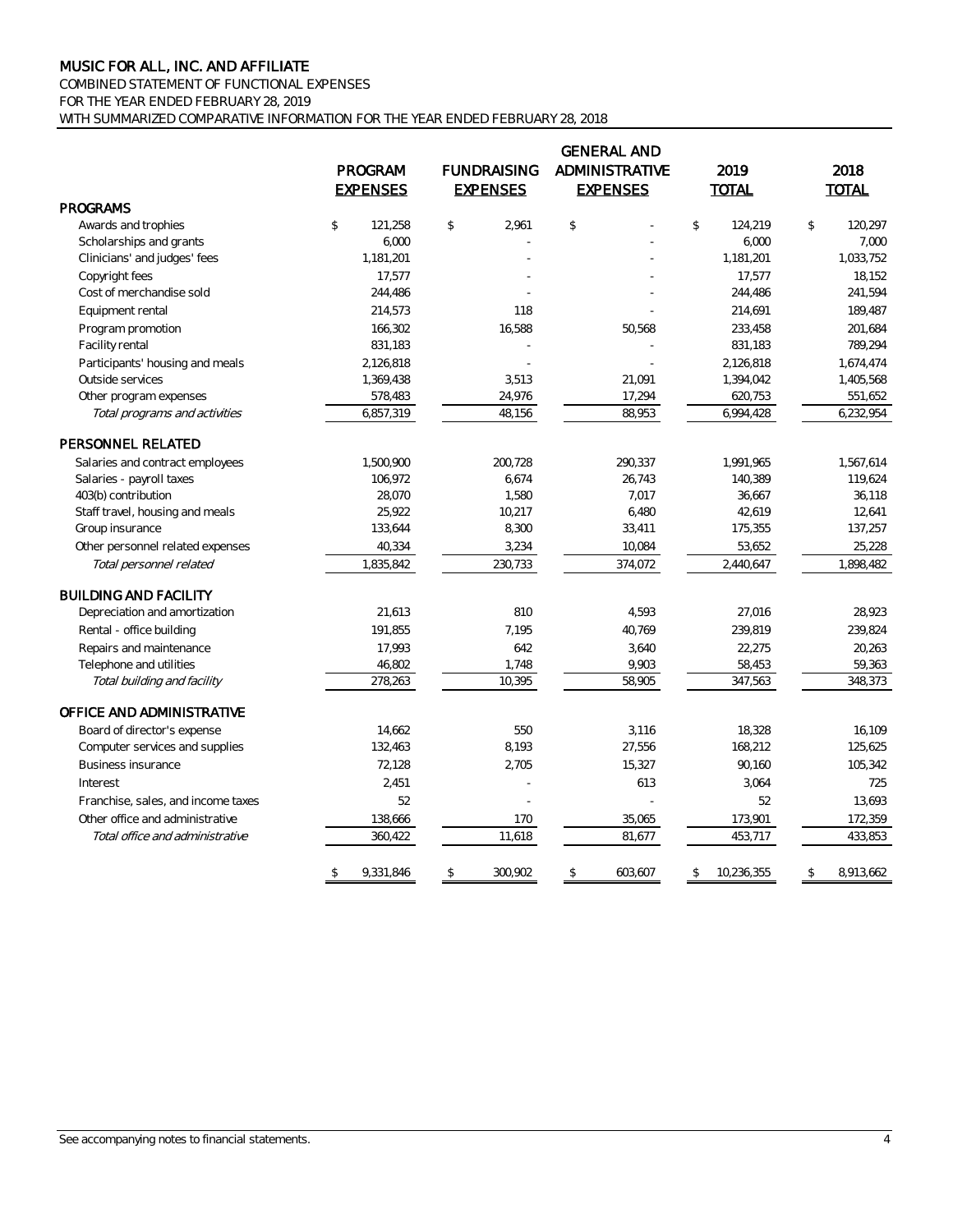COMBINED STATEMENTS OF CASH FLOWS FOR THE YEARS ENDED FEBRUARY 28, 2019 AND 2018 Page 1 of 2

## NET CHANGE IN CASH AND CASH EQUIVALENTS

|                                                                          | 2019                      | 2018                      |
|--------------------------------------------------------------------------|---------------------------|---------------------------|
| CASH FLOWS FROM OPERATING ACTIVITIES                                     |                           |                           |
| Cash received from program activities and contributors                   | 9,630,088<br>$\mathbb{S}$ | 9,283,881<br>$\mathbb{S}$ |
| Cash paid to suppliers and employees                                     | (9, 745, 470)             | (9,550,184)               |
| Interest paid                                                            | (3,064)                   | (725)                     |
| Interest and dividend income                                             | 38,256                    | 23,519                    |
| Net cash and cash equivalents used in operating activities               | (80, 190)                 | (243,509)                 |
| CASH FLOWS FROM INVESTING ACTIVITIES                                     |                           |                           |
| Capital expenditures                                                     | (10,612)                  | (125, 711)                |
| Proceeds from sale of fixed assets                                       | 21,300                    |                           |
| Decrease (increase) in certificates of deposit                           | 417,055                   | (777, 522)                |
| Proceeds from sales of marketable securities                             | 224,788                   |                           |
| Purchases of marketable securities                                       | (217, 341)                | (15,657)                  |
| Net cash and cash equivalents provided by (used in) investing activities | 435,190                   | (918, 890)                |
| NET CHANGE IN CASH AND CASH EQUIVALENTS                                  | 355,000                   | (1, 162, 399)             |
| CASH AND CASH EQUIVALENTS, BEGINNING OF YEAR                             | 2,121,505                 | 3,283,904                 |
| CASH AND CASH EQUIVALENTS, END OF YEAR                                   | 2,476,505                 | 2,121,505<br>\$           |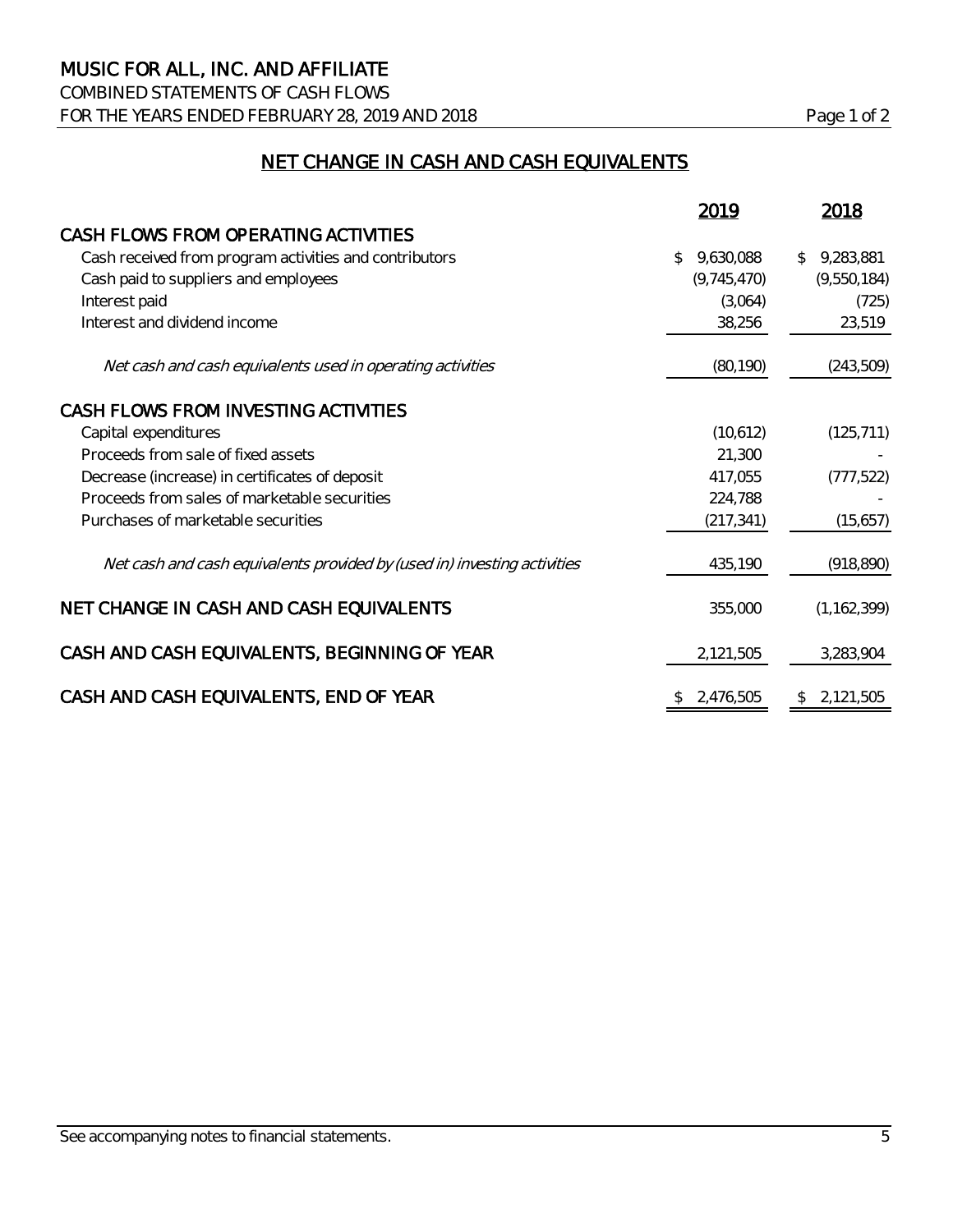FOR THE YEARS ENDED FEBRUARY 28, 2019 AND 2018 **Page 2 of 2** Page 2 of 2

## RECONCILIATION OF CHANGE IN NET ASSETS TO NET CASH AND CASH EQUIVALENTS USED IN OPERATING ACTIVITIES

|                                                               |               | 2019       |               | 2018       |
|---------------------------------------------------------------|---------------|------------|---------------|------------|
| <b>CHANGE IN NET ASSETS</b>                                   | $\frac{1}{2}$ | 58,540     | $\mathcal{L}$ | 213,802    |
| ADJUSTMENTS TO RECONCILE CHANGE IN NET ASSETS TO NET CASH AND |               |            |               |            |
| CASH EQUIVALENTS USED IN OPERATING ACTIVITIES                 |               |            |               |            |
| Depreciation and amortization                                 |               | 27,016     |               | 28,923     |
| Realized gain on investments                                  |               | (51, 448)  |               |            |
| Unrealized (gain) loss on investments                         |               | 50,303     |               | (17, 978)  |
| Charitable reminder trust contribution                        |               | (360)      |               | (51,996)   |
| (Increase) decrease in operating assets:                      |               |            |               |            |
| Accounts receivable, net                                      |               | (119,993)  |               | (78, 151)  |
| Pledge receivable                                             |               | 4,182      |               | 4,786      |
| Inventory                                                     |               |            |               | 19,477     |
| Prepaid expenses                                              |               | (2, 371)   |               | (143, 106) |
| Deposit                                                       |               |            |               | (74, 073)  |
| Increase (decrease) in operating liabilities:                 |               |            |               |            |
| Accounts payable                                              |               | 7,478      |               | 39,624     |
| Accrued expenses                                              |               | 131,889    |               | (830, 285) |
| Prepaid event income                                          |               | (183, 655) |               | 656,304    |
| Deferred trust liability                                      |               | (1, 771)   |               | (1,651)    |
| Reserve for license fees                                      |               |            |               | (9, 185)   |
| Total adjustments                                             |               | (138, 730) |               | (457, 311) |
| NET CASH AND CASH EQUIVALENTS USED IN                         |               |            |               |            |
| <b>OPERATING ACTIVITIES</b>                                   | \$            | (80, 190)  | \$            | (243,509)  |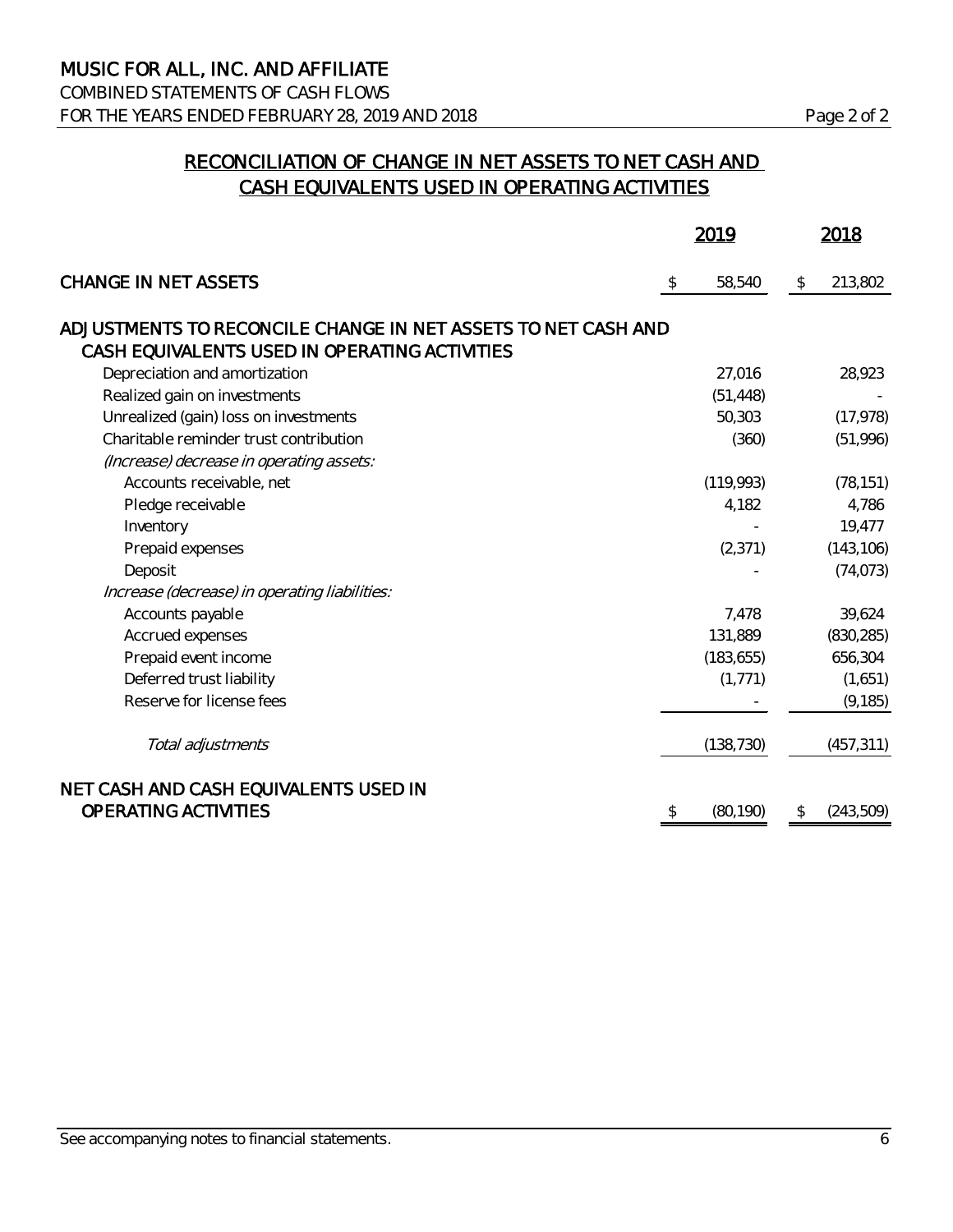## 1. NATURE OF ACTIVITIES AND SUMMARY OF SIGNIFICANT ACCOUNTING POLICIES

### GENERAL

Music for All, Inc. (Music for All) is an Illinois not-for-profit corporation located in Indiana whose mission is to create, provide and expand positively life-changing experiences through music for all. Music for All is one of the largest and most influential national music education organizations in support of active music-making, combining programming at a national level with active and ongoing advocacy for music education and the arts. The majority of Music for All's revenues come from program fees and sponsorships.

The combined financial statements include the activities of Music for All Foundation (Foundation), an organization affiliated through common control, which awards grants and scholarships to further music education.

#### PRINCIPLES OF COMBINATION

The accompanying financial statements include the accounts of Music for All and the Foundation (the Organizations). All significant transactions and balances between the Organizations have been eliminated.

### BASIS OF ACCOUNTING AND USE OF ESTIMATES

The accompanying financial statements have been prepared on the accrual basis of accounting. The preparation of financial statements in conformity with accounting principles generally accepted in the United States of America (GAAP) requires management to make estimates and assumptions that affect the reported amounts of assets and liabilities and disclosure of contingent assets and liabilities at the date of the financial statements and reported amounts of revenues and expenses during the reporting period. Actual results could differ from those estimates.

### SUMMARIZED COMPARATIVE INFORMATION

The financial statements include certain prior year summarized comparative information in total, but not by net asset class and functional expense class. Such information does not include sufficient detail to constitute a presentation in conformity with GAAP. Accordingly, such information should be read in conjunction with the Organizations' financial statements for the year ended February 28, 2018, from which the summarized information was derived.

### CASH

For purposes of the statement of cash flows, the Organizations consider all highly liquid temporary cash investments purchased with a maturity of three months or less to be cash equivalents. The Organizations had cash equivalents of \$1,966,525 and \$1,651,440 at February 28, 2019 and 2018, respectively. The Organizations maintain cash balances at commercial banks. Music for All had cash in excess of Federal Deposit Insurance Corporation (FDIC) limits at February 28, 2019 and 2018 of approximately \$166,000 and \$269,000, respectively.

### RECEIVABLES AND CREDIT POLICIES

Accounts receivable are stated at the amount billed. Account balances with invoices over 90 days past the due date are considered delinquent. In addition to management attempting collection on all accounts over 90 days, those accounts are placed on hold status until payment arrangements are made. Receivable balances are not written off as bad debts until approved by the Board of Directors.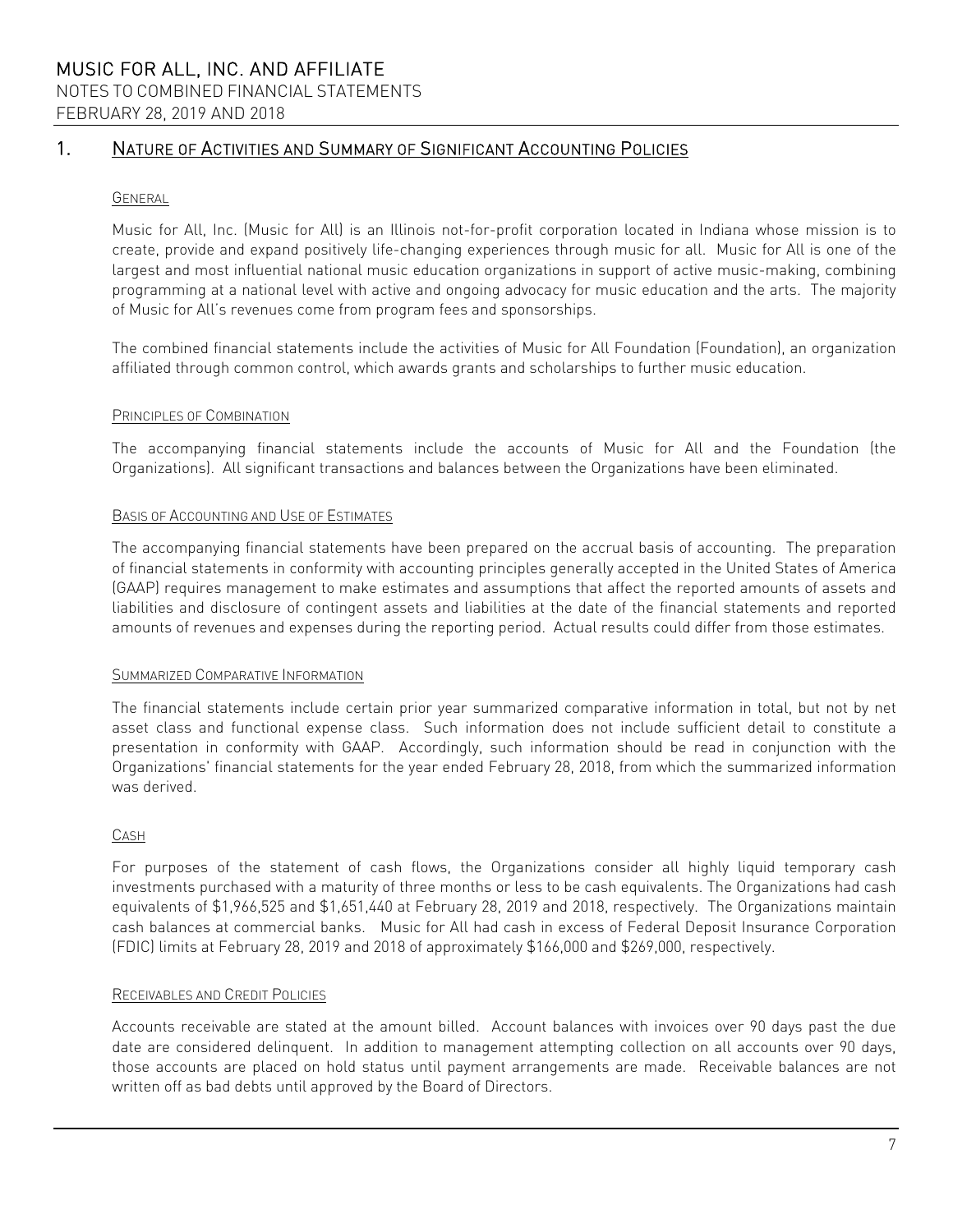### MUSIC FOR ALL, INC. AND AFFILIATE NOTES TO COMBINED FINANCIAL STATEMENTS FEBRUARY 28, 2019 AND 2018

## 1. NATURE OF ACTIVITIES AND SUMMARY OF SIGNIFICANT ACCOUNTING POLICIES, CONTINUED

### RECEIVABLES AND CREDIT POLICIES, CONTINUED

Payments of accounts receivable are allocated to the specific invoices identified on the remittance advice or, if unspecified, the participant is contacted to determine to which outstanding invoices to apply payment.

### PROPERTY AND EQUIPMENT

Property and equipment are recorded at cost, if purchased or fair value if donated. All acquisitions of property and equipment in excess of \$1,000 and a useful life greater than one year are capitalized. Depreciation is computed using the straight-line method over the estimated useful lives of the assets (5-10 years for furniture and equipment). Leasehold improvements are amortized over the term of the lease.

#### TRADEMARK

A trademark was acquired during the 2007 merger and was recorded at the previous entity's cost. The trademark is reviewed for impairment on an annual basis.

#### REVENUE RECOGNITION

Event fees and related revenue are recognized in the period in which the event occurs. Amounts collected in advance are recorded as prepaid event income. Sales and commissions are recognized when earned.

Donors' unconditional promises to give cash and other assets are required to be recognized as contribution revenue in the period the promises are made. Promises which are conditional or which are not supported by appropriate documentation are not recognized as contribution revenue until conditions have been satisfied or amounts have been received. Donations of material and supplies, including the use of a facility, are recorded as revenue (in-kind contributions) and applicable expense at their estimated fair value at the date of the donation.

Contributions that are restricted by the donor are reported as increases in net assets without donor restrictions if the restrictions expire in the year in which the contributions are recognized. All other donor-restricted contributions are reported as increases in net assets with donor restrictions. When a restriction expires, net assets with donor restrictions are reclassified to net assets without donor restrictions.

#### RESERVE FOR LICENSE FEES

The financial statements include a reserve liability for management's estimate of royalties and license fees due (or potentially due) on distribution related to audio/video media of Music for All events in 2013 through 2016. Provisions to the reserve are based on total audio/video media previously distributed.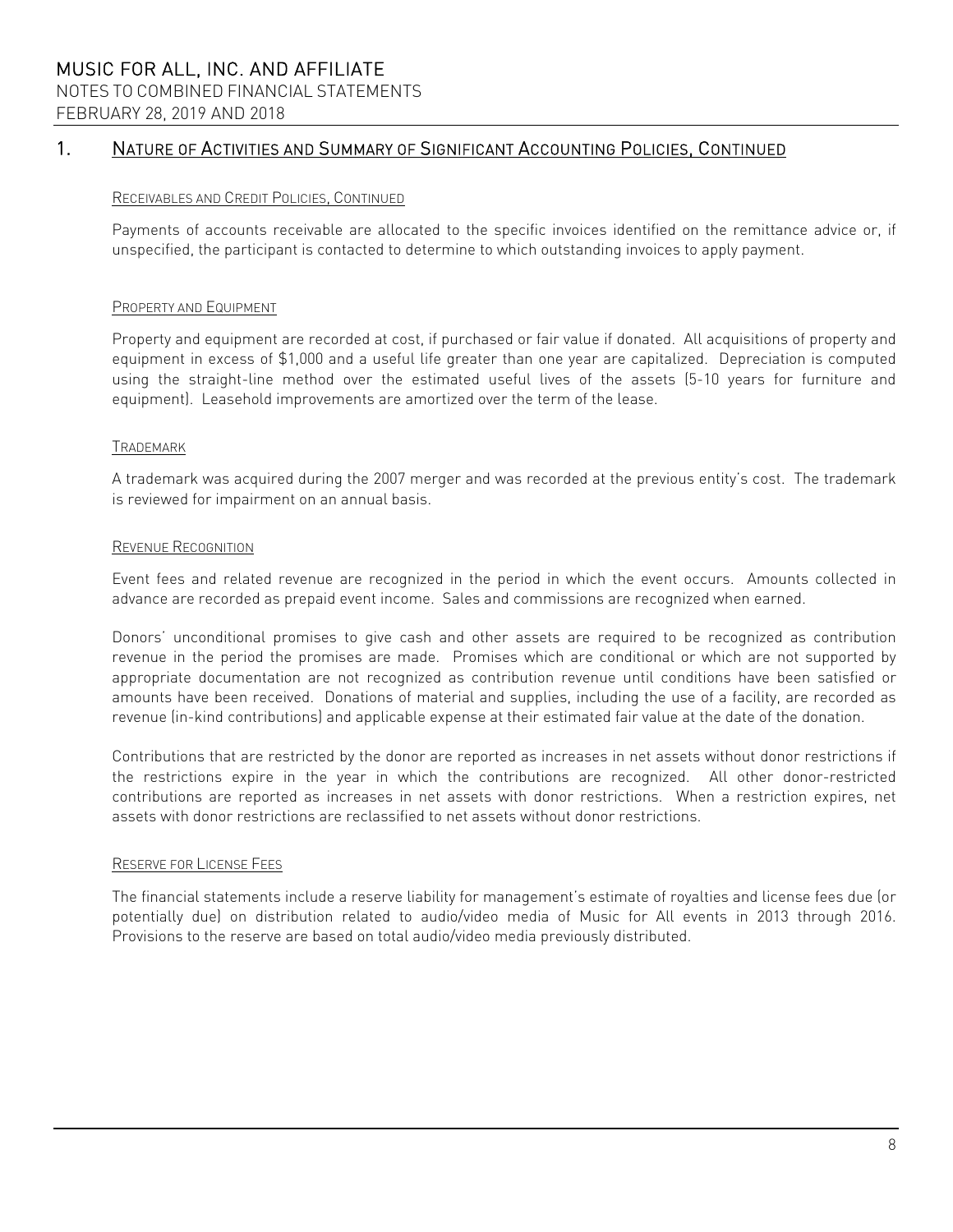### 1. NATURE OF ACTIVITIES AND SUMMARY OF SIGNIFICANT ACCOUNTING POLICIES, CONTINUED

### **NET ASSET CLASSIFICATIONS**

Under Accounting Standards Update 2016-14, Not-for-Profit Entities (Topic 958): Presentation of Financial Statements of Not-for-Profit Entities, the Organizations are required to report information regarding its financial position and activities according to two classes of net assets: net assets without donor restrictions and net assets with donor restrictions.

#### WITHOUT DONOR RESTRICTIONS

Net assets without donor restrictions includes general and board designated assets and liabilities of the Organizations. The net assets without donor restrictions of the Organizations may be used at the discretion of management to support the Organizations' purposes and operations. The Board of Directors has designated a portion of these net assets to be used in the event of an emergency in the amount of \$94,199 at February 28, 2019 and February 28, 2018.

#### WITH DONOR RESTRICTIONS

Net assets with donor restrictions include contributions and grants with restrictions specified by the donors or grantors. Net assets with donor restrictions include time, purpose, and perpetually restricted amounts. Time and purpose restricted amounts are discussed in Note 12. Perpetually restricted amounts are discussed in Note 13. When a donor restriction expires, that is, when a stipulated time-restriction ends or purpose restriction is accomplished, net assets with donor restrictions are reclassified to net assets without donor restrictions and reported in the Statement of Activities as net assets released from restrictions.

Net assets with donor restrictions consisted of the following at February 28:

|                                       | 2019    | 2018    |
|---------------------------------------|---------|---------|
| Time and purpose restricted (Note 12) | 240.373 | 329.463 |
| Perpetually restricted (Note 13)      | 213.803 | 192.559 |
|                                       | 454.176 | 522.022 |

### IN-KIND CONTRIBUTIONS

The Organizations receive contributed services, goods, and use of facilities. The fair market value of these services, goods and facilities of \$258,709 and \$235,050 for the years ended February 28, 2019 and 2018, respectively, has been reflected in the accompanying financial statements. This includes annual rent of \$132,000 for the years ended February 28, 2019 and 2018. See Note 16. Accordingly, these transactions have been treated as non-cash transactions and are properly excluded from the statements of cash flows.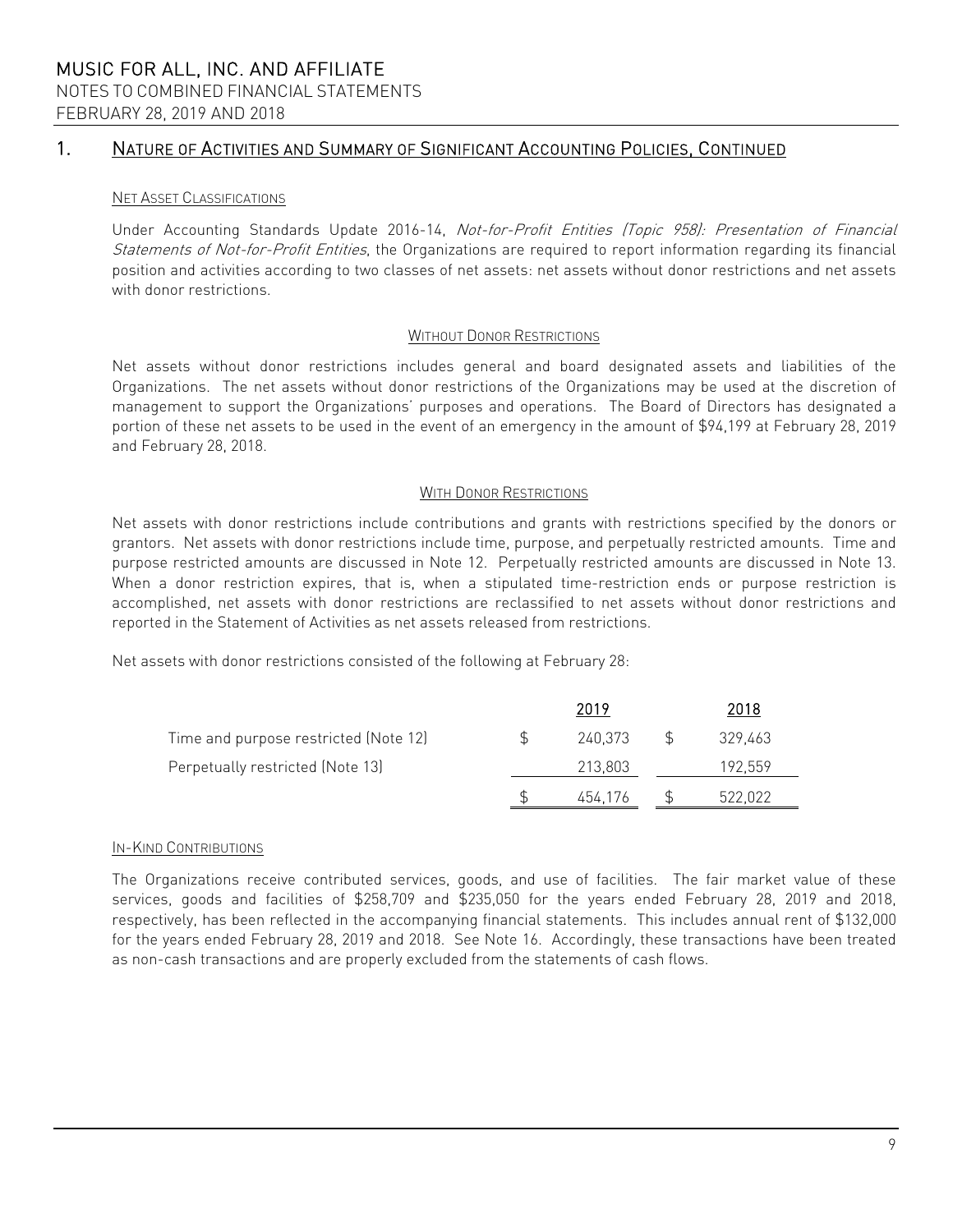## 1. NATURE OF ACTIVITIES AND SUMMARY OF SIGNIFICANT ACCOUNTING POLICIES, CONTINUED

### EXPENSE ALLOCATION

The cost of providing the programs and services of the Organizations have been summarized on a functional basis in the statement of activities. Accordingly, certain costs have been allocated among the programs and supporting services benefitted.

Expenses have been classified as program (event expenses), fundraising, and general and administrative expenses based on the actual direct expenditures and cost allocation based on estimates of time and usage by the Organizations' personnel and programs.

#### ADVERTISING COSTS

The Organizations incurred \$61,008 and \$45,891 in advertising expense for the years ended February 28, 2019 and 2018, respectively. These costs were expensed as incurred.

#### FAIR VALUE MEASUREMENTS

Accounting Standards for Fair Value Measurement define fair value as the exchange price that would be received for an asset or paid to transfer a liability (exit price) in the principal or most advantageous market for the asset or liability in an orderly transaction between market participants at the measurement date. Those standards also establish a three-level fair value hierarchy that prioritizes the inputs to valuation techniques used to measure fair value, giving highest priority to unadjusted quoted prices in active markets for identical assets or liabilities (level 1 measurements) and lowest priority to unobservable inputs (level 3 measurements).

Level 1 inputs are quoted prices (unadjusted) in active markets for identical assets or liabilities that the reporting entity has the ability to access at the measurement date. Level 2 inputs are inputs other than quoted prices included within Level 1 that are observable for the asset or liability, either directly or indirectly. Level 3 inputs are unobservable inputs for the asset or liability.

Assets measured on a recurring basis at February 28, 2019 and 2018 are as follows:

| 2019             | Fair Value    |        |               | Quoted<br>Prices in<br>Active<br>Markets for<br>Identical<br>Assets<br>(Level 1) |    | Significant<br>Other<br>Observable<br>Inputs<br>(Level 2) | Significant<br>Unobservable<br>Inputs<br><u>(Level 3)</u> |  |
|------------------|---------------|--------|---------------|----------------------------------------------------------------------------------|----|-----------------------------------------------------------|-----------------------------------------------------------|--|
| Mutual funds     |               |        |               |                                                                                  |    |                                                           |                                                           |  |
| Growth           | $\frac{1}{2}$ | 84,554 | $\frac{1}{2}$ | 84,554                                                                           | \$ | $\overline{\phantom{a}}$                                  | \$                                                        |  |
| Value            |               | 78,278 |               | 78,278                                                                           |    |                                                           |                                                           |  |
| Emerging markets |               | 24,589 |               | 24,589                                                                           |    |                                                           |                                                           |  |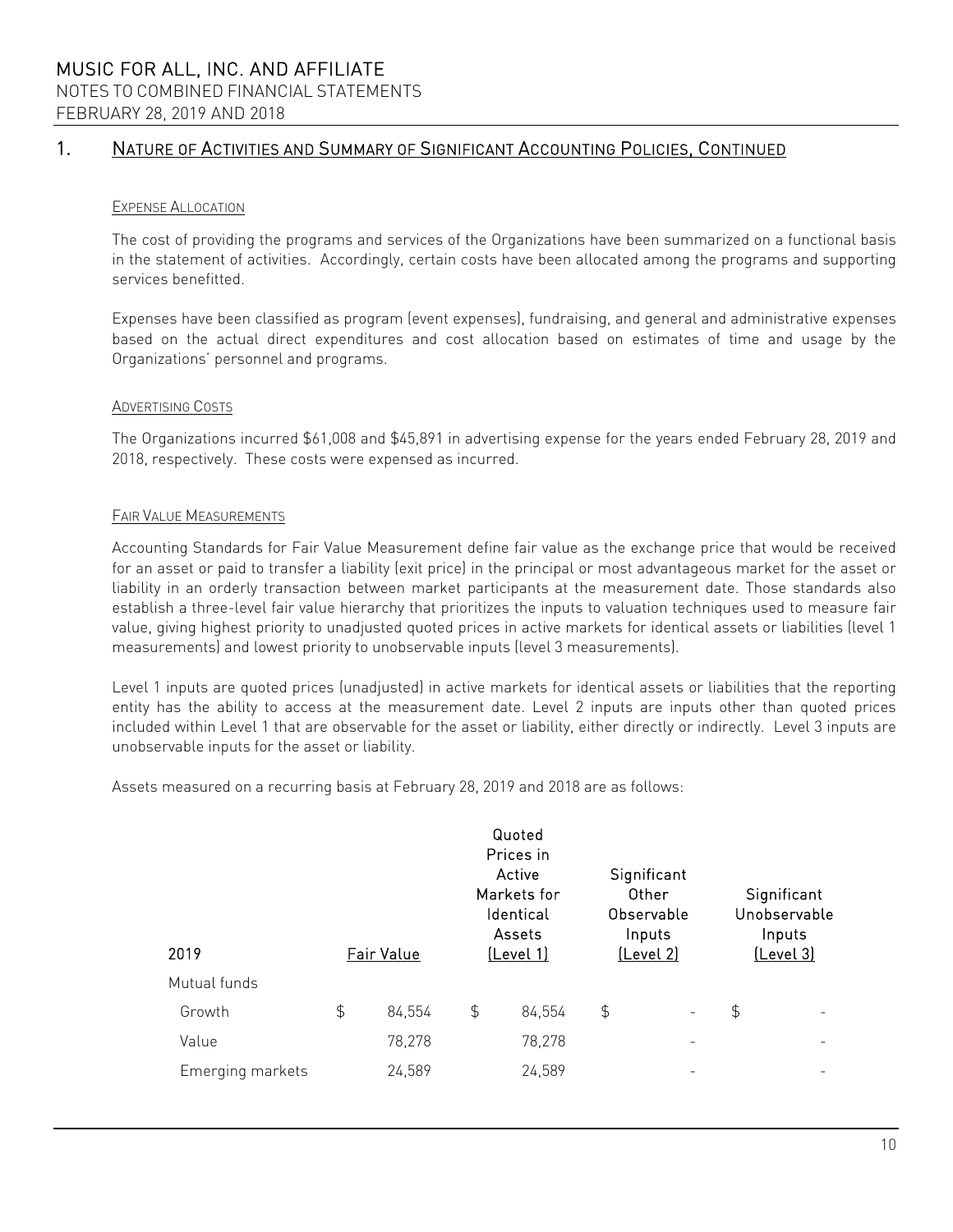### NOTES TO COMBINED FINANCIAL STATEMENTS

FEBRUARY 28, 2019 AND 2018

## 1. NATURE OF ACTIVITIES AND SUMMARY OF SIGNIFICANT ACCOUNTING POLICIES, CONTINUED

### FAIR VALUE MEASUREMENTS, CONTINUED

| Fixed income                  | 137,149 | 137,149 |        |  |
|-------------------------------|---------|---------|--------|--|
| Total mutual funds            | 324,570 | 324,570 |        |  |
| Pledge receivable             | 13,986  | $\sim$  | 13,986 |  |
| Charitable<br>remainder trust | 52,356  | -       | 52,356 |  |

| 2018                          |                | Fair Value |                | Level 1 |    | Level 2 |               | Level 3 |
|-------------------------------|----------------|------------|----------------|---------|----|---------|---------------|---------|
| Mutual funds                  |                |            |                |         |    |         |               |         |
| Growth                        | $\frac{1}{2}$  | 82,848     | $\frac{4}{5}$  | 82,848  | \$ |         | $\frac{1}{2}$ |         |
| Value                         |                | 107,129    |                | 107,129 |    |         |               |         |
| Blended                       |                | 7,202      |                | 7,202   |    |         |               |         |
| Emerging markets              |                | 10,088     |                | 10,088  |    |         |               |         |
| Fixed income                  |                | 123,605    |                | 123,605 |    |         |               |         |
| Total mutual funds            | $\mathcal{L}$  | 330,872    | $\mathcal{L}$  | 330,872 | ፍ  |         |               |         |
| Pledge receivable             | $\mathfrak{L}$ | 18,168     | $\updownarrow$ |         | \$ | 18,168  | \$            |         |
| Charitable<br>remainder trust | \$             | 51,996     | \$             |         | \$ | 51,996  | S             |         |

Following is a description of the valuation methodologies used for assets measured at fair market value:

- Mutual funds Valued at the net asset value of shares held by the Organizations at year-end as quoted in the active market.
- Pledge receivable Valued at the net present value of future cash flows. See Note 4.
- Charitable remainder trust Valued at the net present value of future cash flows based on the life expectancy of the donor. See Note 8.

The valuation methodologies have not changed during the year ended February 28, 2019.

#### **SUBSEQUENT EVENTS**

Subsequent events have been evaluated by management through July 22, 2019, which is the date the financial statements were available to be issued.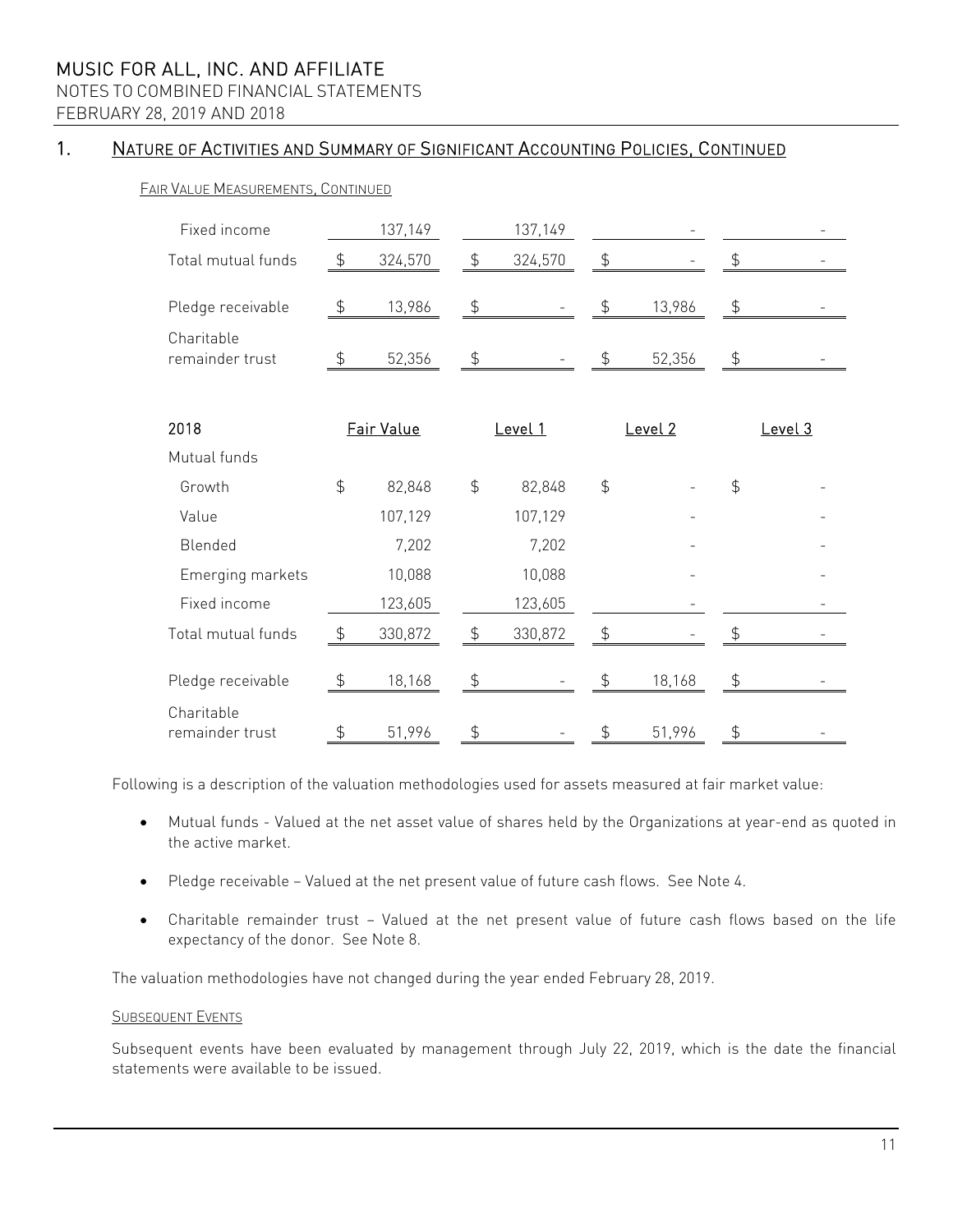### MUSIC FOR ALL, INC. AND AFFILIATE NOTES TO COMBINED FINANCIAL STATEMENTS FEBRUARY 28, 2019 AND 2018

## 1. NATURE OF ACTIVITIES AND SUMMARY OF SIGNIFICANT ACCOUNTING POLICIES, CONTINUED

### NEW ACCOUNTING PRONOUNCEMENT

The Organizations have adopted ASU 2016-14, Not-for-Profit Entities (Topic 958) - Presentation of Financial Statements of Not-for-Profit Entities, as of and for the year ended February 28, 2019. The update addressed the complexity and understandability of net asset classification by reducing the three categories of unrestricted, temporarily restricted and permanently restricted to two, net assets with and without donor restrictions. The update requires all not-for-profit entities to present the statement of functional expenses as a part of the basic financial statements or in the footnotes. In addition, the update requires a new disclosure regarding the availability of resources and liquidity. The Organizations have adjusted the presentation of these statements accordingly. With the exception of Note 2, the update has been applied retrospectively to all periods presented but had no impact on total net assets as of February 28, 2018.

### 2. AVAILABLE RESOURCES AND LIQUIDITY

The following table reflects the Organizations' financial assets as of February 28, 2019, reduced by amounts that are not available to meet general expenditures within one year of the Statement of Financial position date because of contractual restrictions or internal board designations. In the event the need arises to utilize the boarddesignated funds for liquidity proposes, the reserves could be drawn upon through the approval of the Board of Directors.

|                                                           | 2019            |
|-----------------------------------------------------------|-----------------|
| Financial assets at year-end:                             |                 |
| Cash                                                      | \$<br>2,476,505 |
| Certificates of deposit                                   | 780,210         |
| Investments                                               | 324,570         |
| Accounts and pledge receivable                            | 958,051         |
| Charitable remainder trust                                | 52,356          |
| Total financial assets                                    | 4,591,692       |
| Less amounts not available to be used within one year:    |                 |
| Board designated net assets                               | 94,199          |
| Net assets with donor restrictions                        | 454,176         |
| Financial assets not available for use within one year    | 548,375         |
| Financial assets available to meet cash needs for general |                 |
| expenditures within one year                              | 4,043,317       |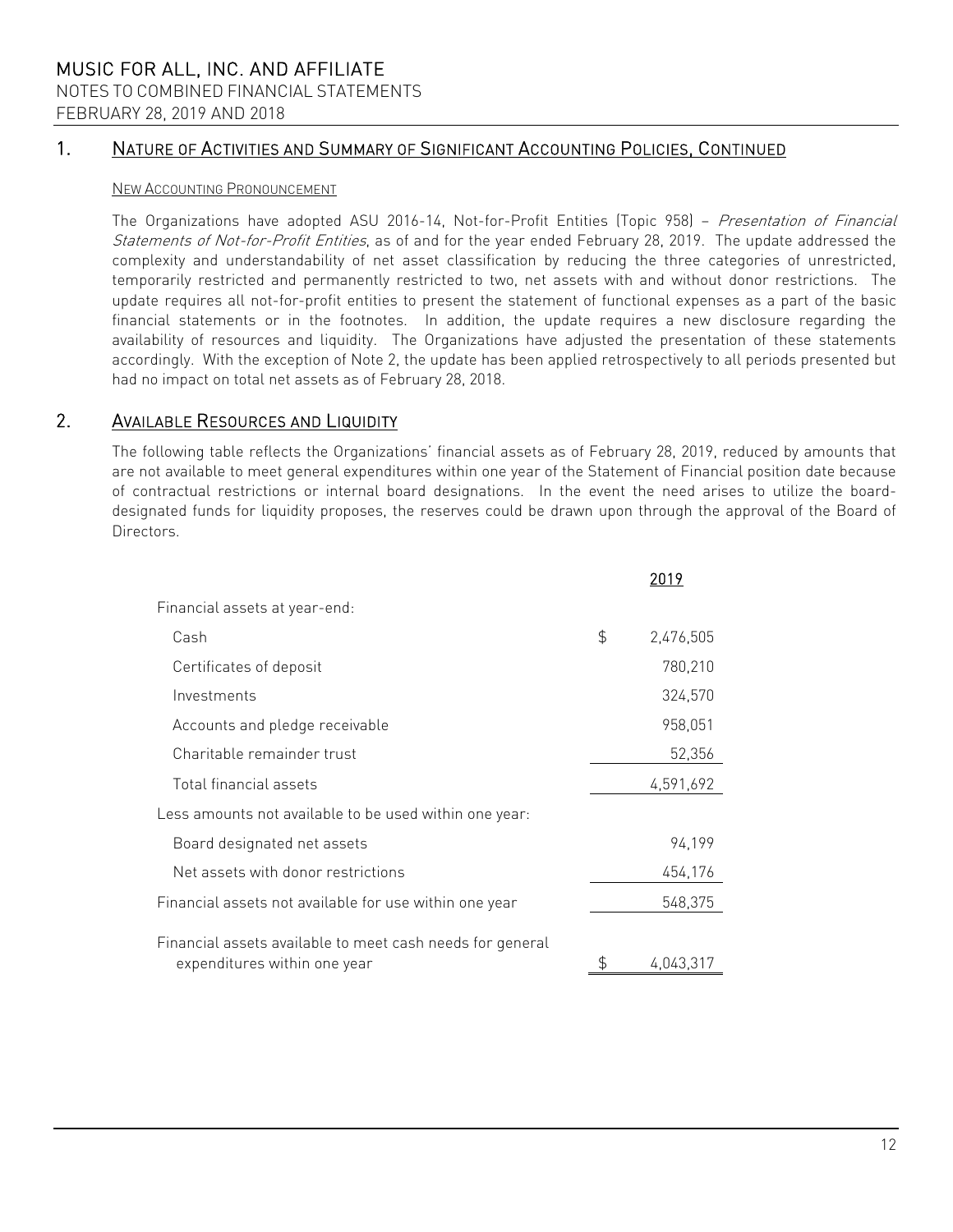### 2. AVAILABLE RESOURCES AND LIQUIDITY, CONTINUED

The Organizations' investments are not donor restricted. The Board's intent is not to use these assets for general use, but only for specific projects or programs that benefit the programs, participants and initiatives of the Organizations.

The Organizations regularly monitor liquidity required to meet their operating needs and other commitments. The Organizations have various sources of liquidity at their disposal including cash and a line of credit. See Note 10 for information about the Organizations' line of credit.

### 3. CERTIFICATES OF DEPOSIT

Music for All invests in FDIC-insured bank certificates of deposit which are recorded at cost and totaled \$780,210 and \$1,197,265 at February 28, 2019 and 2018, respectively. The certificates bear interest ranging from 2.25% to 2.60% and have maturities ranging from four to twenty-four months, with penalties for early withdrawal. Any penalties for early withdrawal would not have a material effect on the financial statements. All certificates are fully insured under FDIC limits.

### 4. PLEDGE RECEIVABLE

Pledge receivable is recorded at its estimated fair value. Amounts due in more than one year are recorded at the present value of future cash flows, discounted at a rate of 4.27%. Pledge receivable consisted of the following at February 28:

Pledge receivable expected to be collected in:

| Less than one year             |    | 2019    | 2018    |
|--------------------------------|----|---------|---------|
| Less than one year             | £. | 5.400   | 5,000   |
| One to three years             |    | 10,000  | 15,000  |
| Less discount to present value |    | (1,414) | (1,832) |
|                                |    | 13.986  | 18.168  |

### 5. ENDOWMENT FUNDS

The Organizations' endowment consists of donor perpetually restricted contributions that were made to provide a source of income for scholarships. As required by Generally Accepted Accounting Principles (GAAP), net assets associated with endowment funds are classified and reported based on the existence or absence of donor-imposed restrictions.

### INTERPRETATION OF RELEVANT LAW

The Board of Directors of the Organizations have interpreted the State Prudent Management of Institutional Funds Act (SPMIFA) as requiring the preservation of the purchasing power of the original gift as of the gift date of the donor-restricted endowment funds absent explicit donor stipulations to the contrary. As a result of this interpretation, the Organizations classify as perpetually restricted net assets the original value of gifts donated to the perpetual endowment. In accordance with SPMIFA, the Organizations consider the following factors in making a determination to appropriate or accumulate donor-restricted endowment funds:

- (1) The duration and preservation of the fund
- (2) The purposes of the Organizations and the donor-restricted endowment fund
- (3) General economic conditions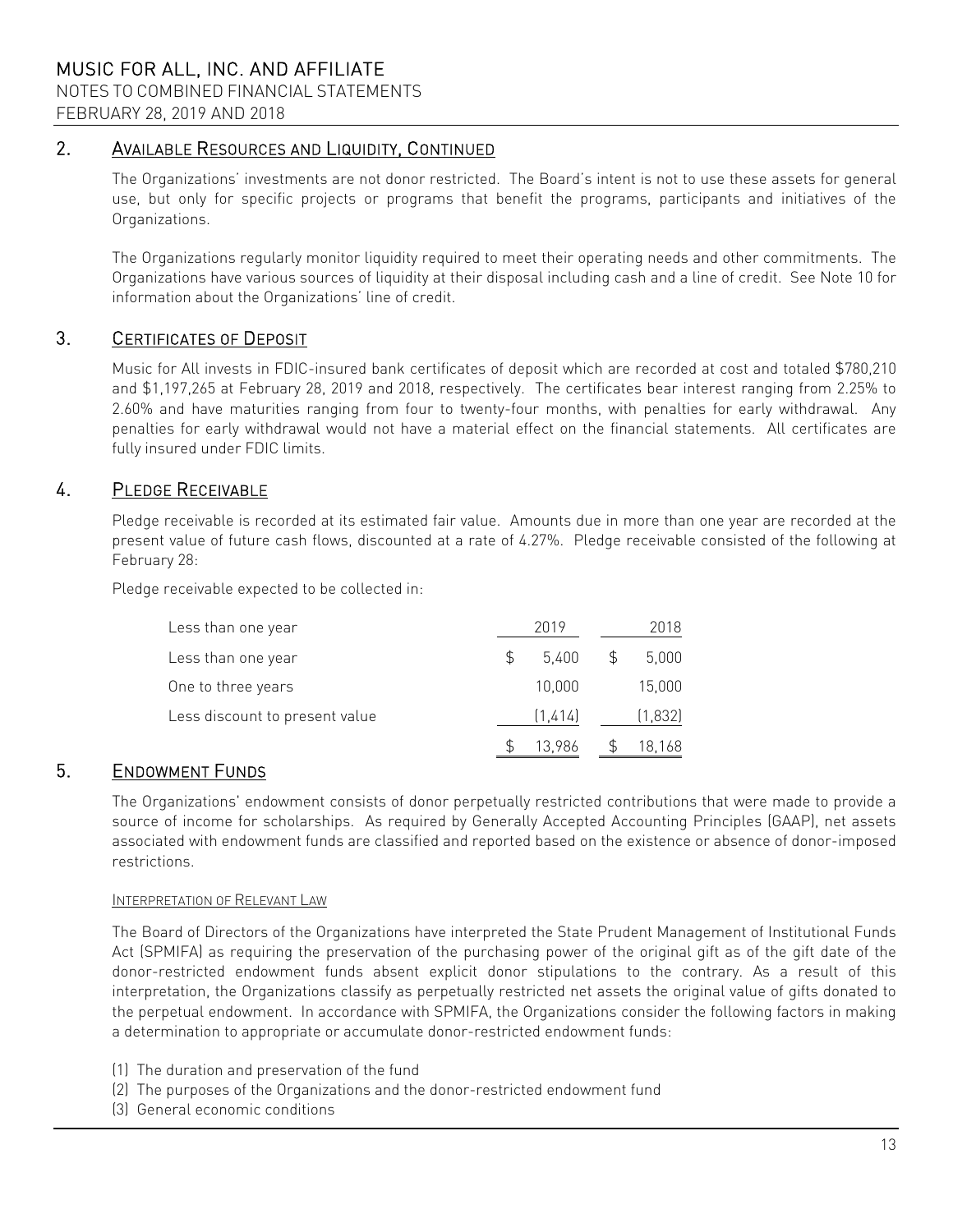## NOTES TO COMBINED FINANCIAL STATEMENTS

FEBRUARY 28, 2019 AND 2018

## 5. ENDOWMENT FUNDS, CONTINUED

- (4) The possible effect of inflation and deflation
- (5) The expected total return from income and the appreciation of investments
- (6) Other resources of the Organizations
- (7) The investment policies of the Organizations

Changes in Endowment Net Assets for the years ended February 28, 2019 and 2018:

| 2019                   | Time and<br>Purpose<br>Restricted | Perpetually<br>Restricted | Total         |  |
|------------------------|-----------------------------------|---------------------------|---------------|--|
| Endowment net assets,  |                                   |                           |               |  |
| beginning of year      | \$<br>770                         | \$<br>192,559             | \$<br>193,329 |  |
| Donations              |                                   | 21,244                    | 21,244        |  |
| Investment income      | 967                               |                           | 967           |  |
| Appropriation of       |                                   |                           |               |  |
| endowment net          |                                   |                           |               |  |
| assets for expenditure |                                   |                           |               |  |
| Endowment net          |                                   |                           |               |  |
| assets, end of year    | 1,737                             | 213,803                   | 215,540       |  |

| 2018<br>Endowment net assets,                               |    | Time and<br>Purpose<br>Restricted | Perpetually<br>Restricted | Total         |  |
|-------------------------------------------------------------|----|-----------------------------------|---------------------------|---------------|--|
| beginning of year                                           | \$ | 458                               | \$<br>176,469             | \$<br>176,927 |  |
| Donations                                                   |    |                                   | 16,090                    | 16,090        |  |
| Investment income                                           |    | 7,651                             |                           | 7,651         |  |
| Appropriation of<br>endowment net<br>assets for expenditure |    | (7, 339)                          |                           | (7, 339)      |  |
|                                                             |    |                                   |                           |               |  |
| Endowment net<br>assets, end of year                        | ፍ  | 770                               | 192,559                   | \$<br>193,329 |  |

### RETURN OBJECTIVES AND RISK PARAMETERS

The Organization has adopted investment policies for endowment assets that attempt to provide a predictable stream of funding to programs supported by the endowment while seeking to maintain the purchasing power of the endowment assets. Endowment assets include those assets of donor-restricted funds that the Organizations must hold in perpetuity.

### STRATEGIES EMPLOYED FOR ACHIEVING OBJECTIVES

To satisfy long-term rate-of-return objectives, the Organizations rely on a total return strategy administered by PNC Investments in which investment returns are achieved through both capital appreciation (realized and unrealized) and current yield (interest and dividends). PNC Investments targets a diversified asset allocation that places a greater emphasis on long-term growth and a reasonable return.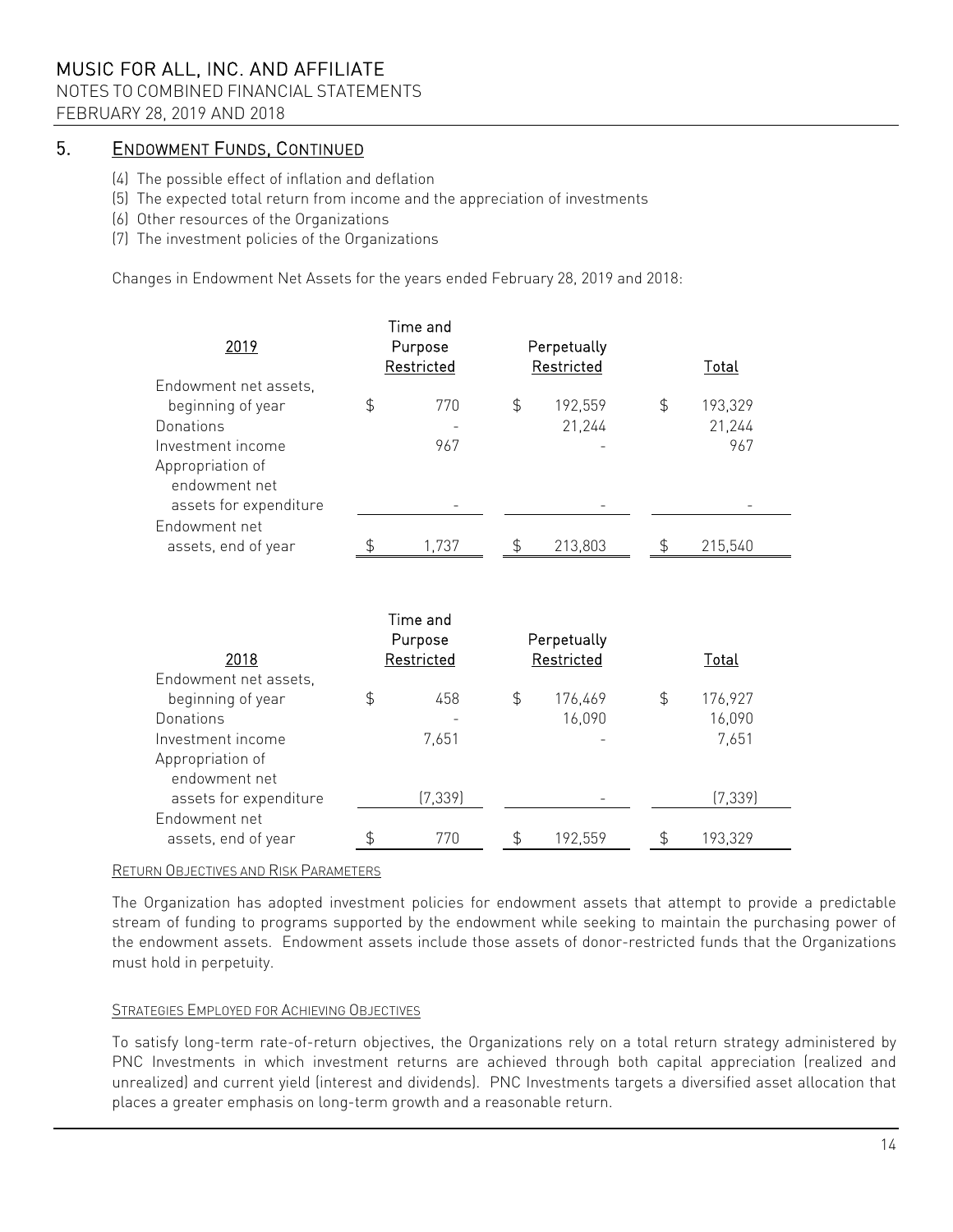FEBRUARY 28, 2019 AND 2018

### 5. ENDOWMENT FUNDS, CONTINUED

#### SPENDING POLICY AND HOW THE INVESTMENT OBJECTIVES RELATE TO SPENDING POLICY

The Organizations have a policy whereby disbursements can be made up to 5% of the endowment's previous year fund balance for the Organizations' scholarships. This is consistent with the Organizations' objective to maintain the purchasing power of the endowment assets held in perpetuity or for a specified term as well as to provide additional real growth through investment return.

### 6. INVESTMENTS

Consistent with Accounting Standards for Investments Held by Not-for-Profits, investments in equity securities with readily determinable fair values and all investments in debt securities are measured at fair value in the statements of financial position. Unrealized gains and losses are based on the differences between cost and fair value of each classification of security and are reported in the statement of activities. Fair market value is determined by quoted prices in the active market.

Cost and fair value of investments at February 28 are as follows:

|                       | 2019    |  |         | 2018    |  |         |  |
|-----------------------|---------|--|---------|---------|--|---------|--|
|                       | Fair    |  | 2019    | Fair    |  | 2018    |  |
|                       | Value   |  | Cost    | Value   |  | Cost    |  |
| Marketable Securities | 324,570 |  | 330,479 | 330,872 |  | 286,479 |  |

### 7. PROPERTY AND EQUIPMENT

Property and equipment at February 28 is as follows:

|                                           | 2019          | 2018          |
|-------------------------------------------|---------------|---------------|
| Leasehold improvements                    | \$<br>771,758 | \$<br>764,818 |
| Capitalized software                      | 76,906        | 105,306       |
| Furniture and equipment                   | 809,764       | 799,392       |
|                                           | 1,658,428     | 1,669,516     |
| Accumulated depreciation and amortization | (1, 515, 475) | (1,488,859)   |
|                                           | \$<br>142.953 | \$<br>180,657 |

### 8. CHARITABLE REMAINDER TRUST

During 2018, a donor named Music for All as a beneficiary of a charitable remainder trust. The charitable remainder trust will provide payment of \$120,000 for the Organizations' use after the donor's passing. In the period the trust is established, the portion of the trust attributable to the present value of the future benefits to be received by Music for All is recorded in the Statement of Activities as a contribution with donor restrictions. The contribution was valued at \$52,356 and \$51,996 at February 28, 2019 and 2018, respectively, using a discount rate of 4.5%.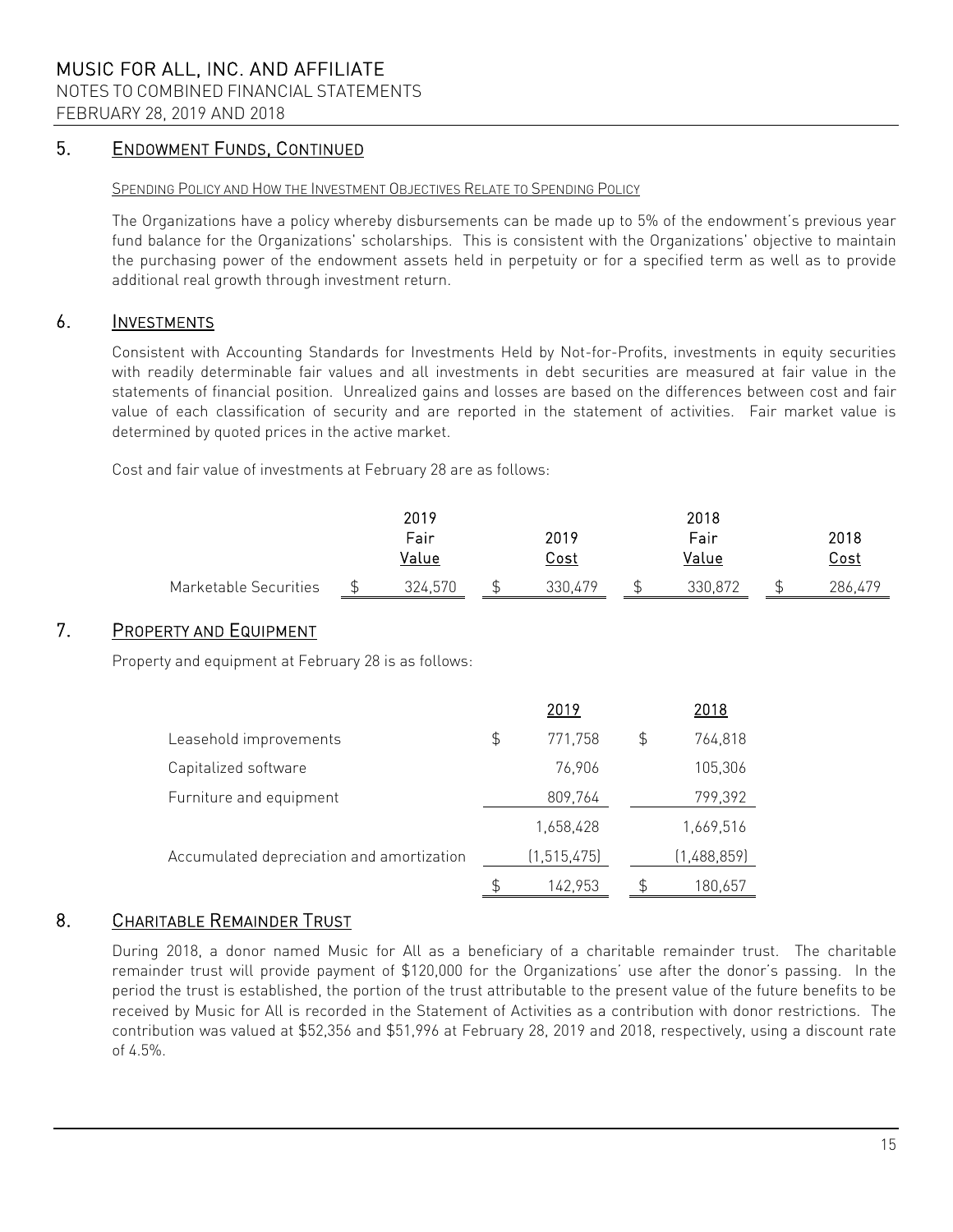### 9. PREPAID EVENT INCOME

Music for All records prepaid event income when funds are collected in advance for events. Once the event takes place, the funds are recognized as income. The prepaid account also includes sponsorship income that is contractually obligated to Music for All. Income is recognized as Music for All fulfills the contract requirements. Prepaid event income as of February 28, 2019 and 2018 was \$3,158,964 and \$3,342,619, respectively.

### 10. BANK LINE OF CREDIT

Music for All has a \$620,000 line of credit with a bank that expires in September 2019. The line of credit bears interest at the prime rate plus .5% (6.0% at February 28, 2019). Music for All had no outstanding balance on the line of credit at February 28, 2019 and 2018.

### 11. DEFERRED TRUST LIABILITY

Music for All received a charitable gift annuity trust of \$75,000 during the year ended February 29, 2008. Under this trust agreement, Music for All is required to pay the donor \$4,125 annually, in quarterly installments. Music for All has recorded a deferred trust liability for the estimated value of these payments. The deferred trust liability was \$30,475 and \$32,246 at February 28, 2019 and 2018, respectively.

### 12. NET ASSETS WITH DONOR RESTRICTIONS - TIME AND PURPOSE RESTRICTED

Net assets with time and purpose restrictions include assets of Music for All and the Foundation related to gifts with explicit donor-imposed restrictions that have not been met as to a specified purpose or to later periods of time or after specified dates. Net assets were released from restrictions by incurring expenses satisfying the restricted purposes or by the occurrence of other events specified by the donors. Donor restricted promises to give that are due in future periods and are not perpetually restricted are classified as time and purpose restricted net assets. Time and purpose restricted net assets are comprised of the following at February 28:

| 2019                                                                           | Beginning<br>Balance |         |                | <b>New</b><br>Restrictions |                | Released<br>from<br>Restrictions |               | Ending<br><b>Balance</b> |  |
|--------------------------------------------------------------------------------|----------------------|---------|----------------|----------------------------|----------------|----------------------------------|---------------|--------------------------|--|
| <b>National Association</b><br>of Uniform<br>Manufacturers<br>and Distributors | \$                   | 1,103   | $\updownarrow$ | 55                         | $\updownarrow$ | $\overline{\phantom{a}}$         | $\frac{4}{5}$ | 1,158                    |  |
| Mark Jolesch<br>Scholarship                                                    |                      | 411     |                | 20                         |                |                                  |               | 431                      |  |
| McLeroy<br>Scholarship Fund                                                    |                      | 1,524   |                | 100                        |                |                                  |               | 1,624                    |  |
| <b>Tang Family</b><br>Scholarship                                              |                      | 144     |                | 75                         |                |                                  |               | 219                      |  |
| The Paynter Project                                                            |                      | 3,316   |                | 339                        |                | $\overline{\phantom{m}}$         |               | 3,655                    |  |
| Mark Williams Fund                                                             |                      | 108,197 |                | 5,910                      |                | 5,200                            |               | 108,907                  |  |
| Revelli Scholarship                                                            |                      | 273     |                | 38                         |                |                                  |               | 311                      |  |
|                                                                                |                      |         |                |                            |                |                                  |               |                          |  |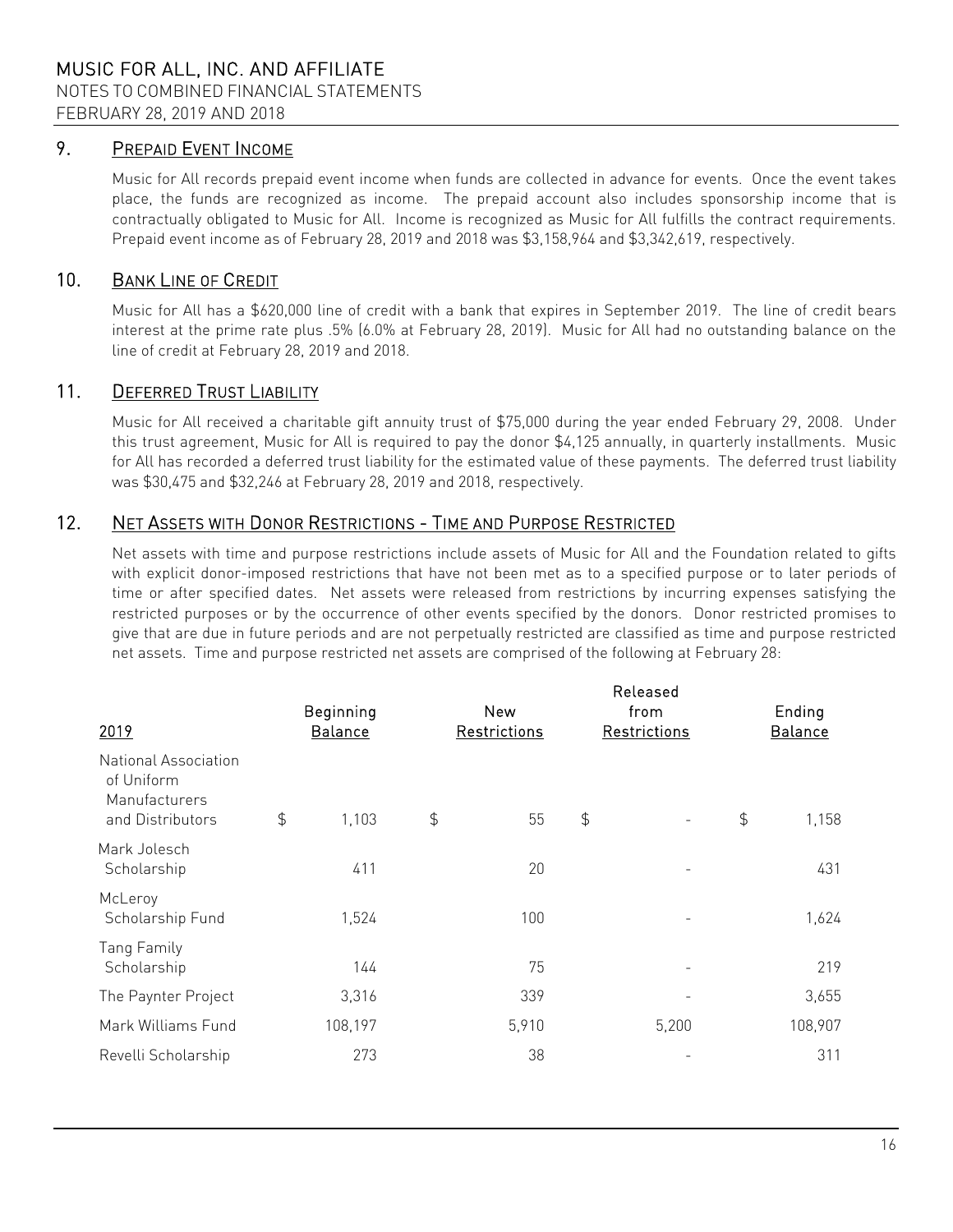NOTES TO COMBINED FINANCIAL STATEMENTS

FEBRUARY 28, 2019 AND 2018

## 12. NET ASSETS WITH DONOR RESTRICTIONS - TIME AND PURPOSE RESTRICTED, CONTINUED

| Guitar Center, Inc. -<br>Teacher Ed. Fund     | 50,000        |              |                           | 50,000        |
|-----------------------------------------------|---------------|--------------|---------------------------|---------------|
| Lilly National Choir<br>Festival              | 98,984        |              | 98,984                    |               |
| I-65 Corridor Project                         | 12,746        |              | 12,746                    |               |
| Farbman/West<br>Charitable<br>Remainder Trust | 51,996        | 360          |                           | 52,356        |
| Spin Network                                  | -             | 25,000       | 5,024                     | 19,976        |
| L.J. Hancock<br>Memorial<br>Endowment         | 308           | 46           |                           | 354           |
| Fred J. Miller<br>Scholarship Fund            | 150           | 50           |                           | 200           |
| Sophie Rinehart<br>Fund                       | 311           | 871          |                           | 1,182         |
|                                               | \$<br>329,463 | \$<br>32,864 | $\updownarrow$<br>121,954 | \$<br>240,373 |

| 2018                                                                    |               | Beginnin<br>g Balance | <b>New</b><br>Restrictions |        | Released<br>from<br>Restrictions |       | Ending<br><b>Balance</b> |         |
|-------------------------------------------------------------------------|---------------|-----------------------|----------------------------|--------|----------------------------------|-------|--------------------------|---------|
| National Association<br>of Uniform<br>Manufacturers<br>and Distributors | $\frac{1}{2}$ | 1,050                 | $\frac{1}{2}$              | 53     | \$                               |       | $\frac{1}{2}$            | 1,103   |
| Mark Jolesch<br>Scholarship                                             |               | 391                   |                            | 20     |                                  |       |                          | 411     |
| McLeroy<br>Scholarship Fund                                             |               | 1,451                 |                            | 73     |                                  |       |                          | 1,524   |
| <b>Tang Family</b><br>Scholarship                                       |               | 69                    |                            | 75     |                                  |       |                          | 144     |
| The Paynter Project                                                     |               | 3,158                 |                            | 158    |                                  |       |                          | 3,316   |
| Mark Williams Fund                                                      |               | 107,976               |                            | 5,421  |                                  | 5,200 |                          | 108,197 |
| Revelli Scholarship                                                     |               | 260                   |                            | 13     |                                  |       |                          | 273     |
| Guitar Center, Inc. -<br>Teacher Ed. Fund                               |               | 50,000                |                            |        |                                  |       |                          | 50,000  |
| Lilly National Choir<br>Festival                                        |               |                       |                            | 98,984 |                                  |       |                          | 98,984  |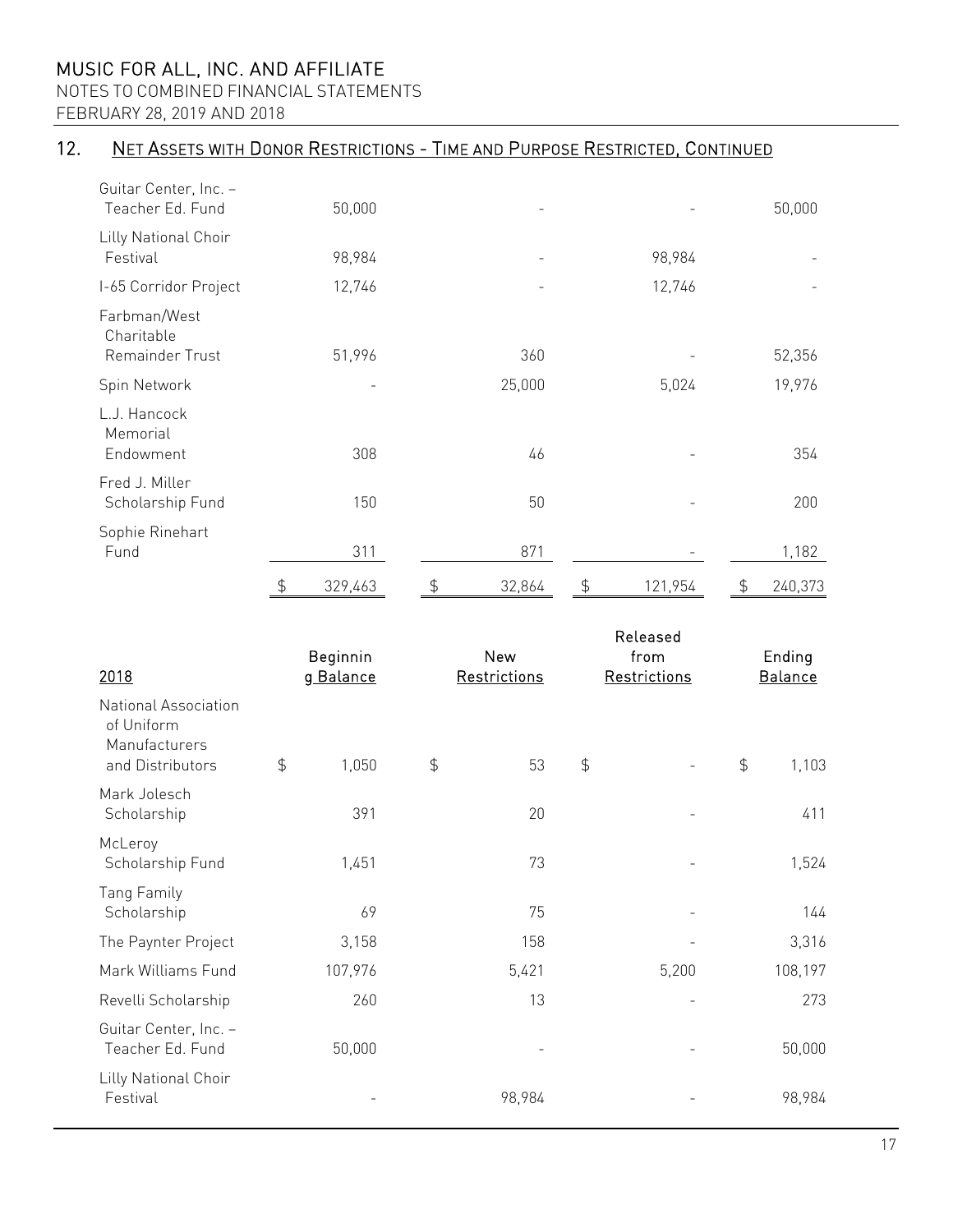## NOTES TO COMBINED FINANCIAL STATEMENTS

FEBRUARY 28, 2019 AND 2018

## 12. NET ASSETS WITH DONOR RESTRICTIONS - TIME AND PURPOSE RESTRICTED, CONTINUED

| I-65 Corridor Project                         |               | 20,000                   | 7,254        | 12,746        |
|-----------------------------------------------|---------------|--------------------------|--------------|---------------|
| Farbman/West<br>Charitable<br>Remainder Trust |               | 51,996                   |              | 51,996        |
| L.J. Hancock<br>Memorial<br>Endowment         | 308           | -                        |              | 308           |
| Fred J. Miller<br>Scholarship Fund            | 150           | $\overline{\phantom{a}}$ |              | 150           |
| Sophie Rinehart<br>Fund                       |               | 311                      |              | 311           |
|                                               | 164,813<br>\$ | \$<br>177,104            | \$<br>12,454 | \$<br>329,463 |

## 13. NET ASSETS WITH DONOR RESTRICTIONS - PERPETUALLY RESTRICTED

Perpetually restricted net asset class includes assets of the Foundation for which the donor has stipulated that the contribution be maintained in perpetuity. Donor imposed restrictions limiting the use of the assets or its economic benefit neither expire with the passage of time nor can be removed by satisfying a specific purpose. Perpetually restricted net assets are comprised of the following at February 28, 2019 and 2018:

| 2019                                  |                | Beginning<br><b>Balance</b> |                | New<br>Restrictions |               | Released<br>from<br>Restrictions |               | Ending<br><b>Balance</b> |
|---------------------------------------|----------------|-----------------------------|----------------|---------------------|---------------|----------------------------------|---------------|--------------------------|
| Honor Band Chair<br>Endowment         | \$             | 50,750                      | $\updownarrow$ |                     | \$            |                                  | $\frac{1}{2}$ | 50,750                   |
| L.J. Hancock<br>Memorial<br>Endowment |                | 35,923                      |                | 625                 |               |                                  |               | 36,548                   |
| Sandy Feldstein<br>Legacy Fund        |                | 36,556                      |                | 223                 |               |                                  |               | 36,779                   |
| Fred J. Miller<br>Scholarship Fund    |                | 21,000                      |                |                     |               |                                  |               | 21,000                   |
| Tang Family<br>Scholarship Fund       |                | 28,167                      |                | 419                 |               |                                  |               | 28,586                   |
| Sophie Rinehart<br>Fund               |                | 14,976                      |                | 17,422              |               |                                  |               | 32,398                   |
| Foundation<br>Endowment               |                | 5,187                       |                | 2,555               |               |                                  |               | 7,742                    |
|                                       | $\mathfrak{L}$ | 192,559                     | \$             | 21,244              | $\frac{1}{2}$ |                                  | \$            | 213,803                  |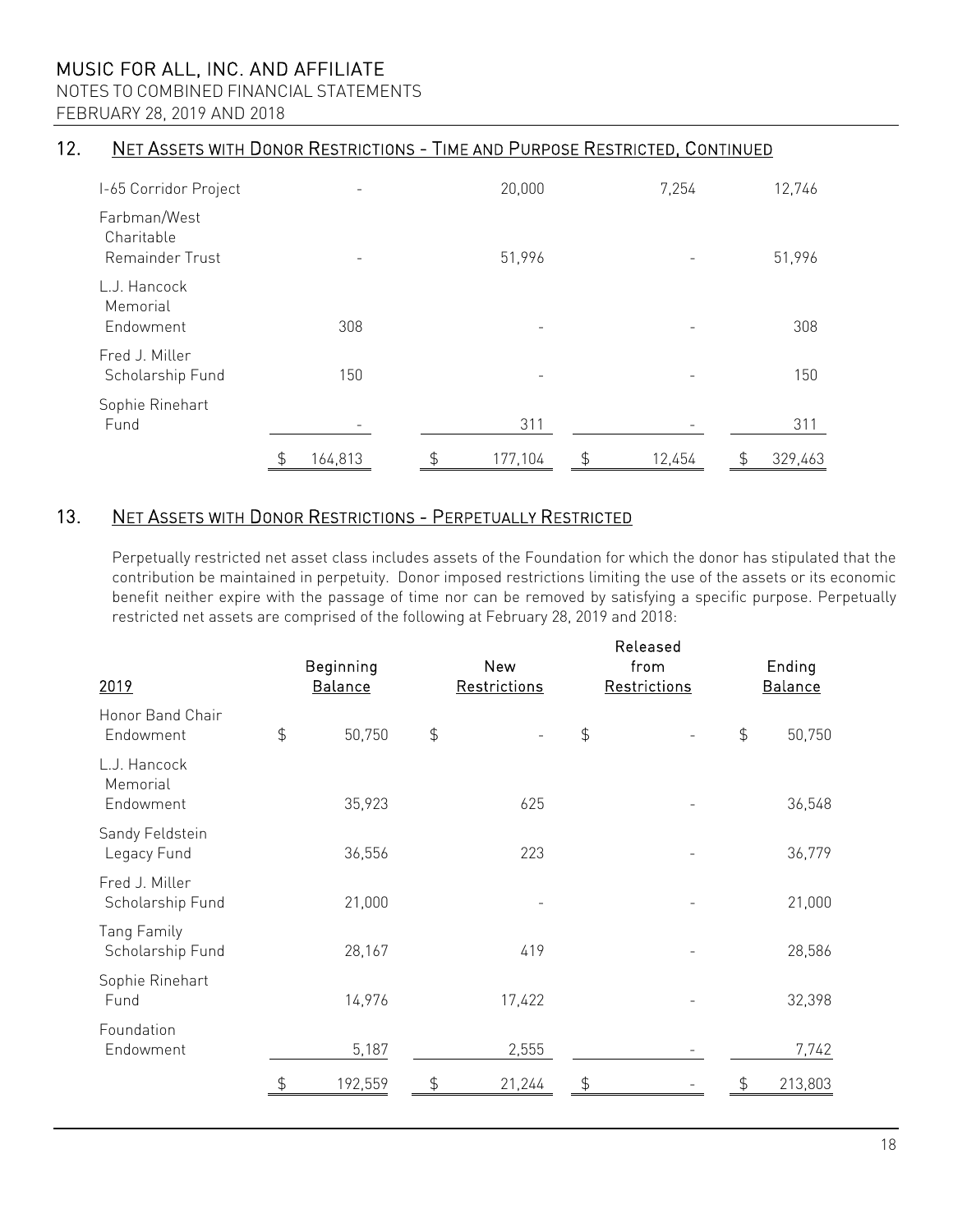NOTES TO COMBINED FINANCIAL STATEMENTS

FEBRUARY 28, 2019 AND 2018

### 13. NET ASSETS WITH DONOR RESTRICTIONS - PERPETUALLY RESTRICTED, CONTINUED

| 2018                                  | Beginning<br><b>Balance</b> | <b>New</b><br>Restrictions     |                | Released<br>from<br>Restriction |               | Ending<br><b>Balance</b> |
|---------------------------------------|-----------------------------|--------------------------------|----------------|---------------------------------|---------------|--------------------------|
| Honor Band Chair<br>Endowment         | \$<br>50,750                | \$<br>$\overline{\phantom{a}}$ | $\updownarrow$ |                                 | $\frac{1}{2}$ | 50,750                   |
| L.J. Hancock<br>Memorial<br>Endowment | 35,723                      | 200                            |                |                                 |               | 35,923                   |
| Sandy Feldstein<br>Legacy Fund        | 36,556                      |                                |                |                                 |               | 36,556                   |
| Fred J. Miller<br>Scholarship Fund    | 21,000                      |                                |                |                                 |               | 21,000                   |
| Tang Family<br>Scholarship Fund       | 27,954                      | 213                            |                |                                 |               | 28,167                   |
| Sophie Rinehart<br>Fund               |                             | 14,976                         |                |                                 |               | 14,976                   |
| Foundation<br>Endowment               | 4,486                       | 701                            |                |                                 |               | 5,187                    |
|                                       | \$<br>176,469               | \$<br>16,090                   | \$             |                                 | \$            | 192,559                  |

### 14. TAX STATUS

Music for All and the Foundation are not-for-profit organizations, exempt from income taxes under Section 501(c)(3) of the U. S. Internal Revenue Code and have been classified as organizations that are not private foundations under Section 509(a) of the Internal Revenue Code. However, if income is generated from certain activities not directly related to Music for All's tax exempt purpose, such income would be subject to taxation as unrelated business income.

### 15. EMPLOYEE BENEFIT PLAN

Through December 31, 2018, Music for All maintained a Section 403(b) salary reduction retirement plan. Beginning January 1, 2019, Music for All converted this plan to a 401(k) retirement plan. The plan covers essentially all salaried employees who have completed one year of service. The plan agreement provides for discretionary employer matching contributions. The discretionary match is at an amount not to exceed 4% of the employee's annual salary. The matching contributions are subject to a six-year graded vesting schedule that provides 20% vesting after two years of service and 20% per year thereafter (100% vested after six years of service). Music for All's contributions for the years ended February 28, 2019 and 2018 totaled \$35,087 and \$36,118, respectively.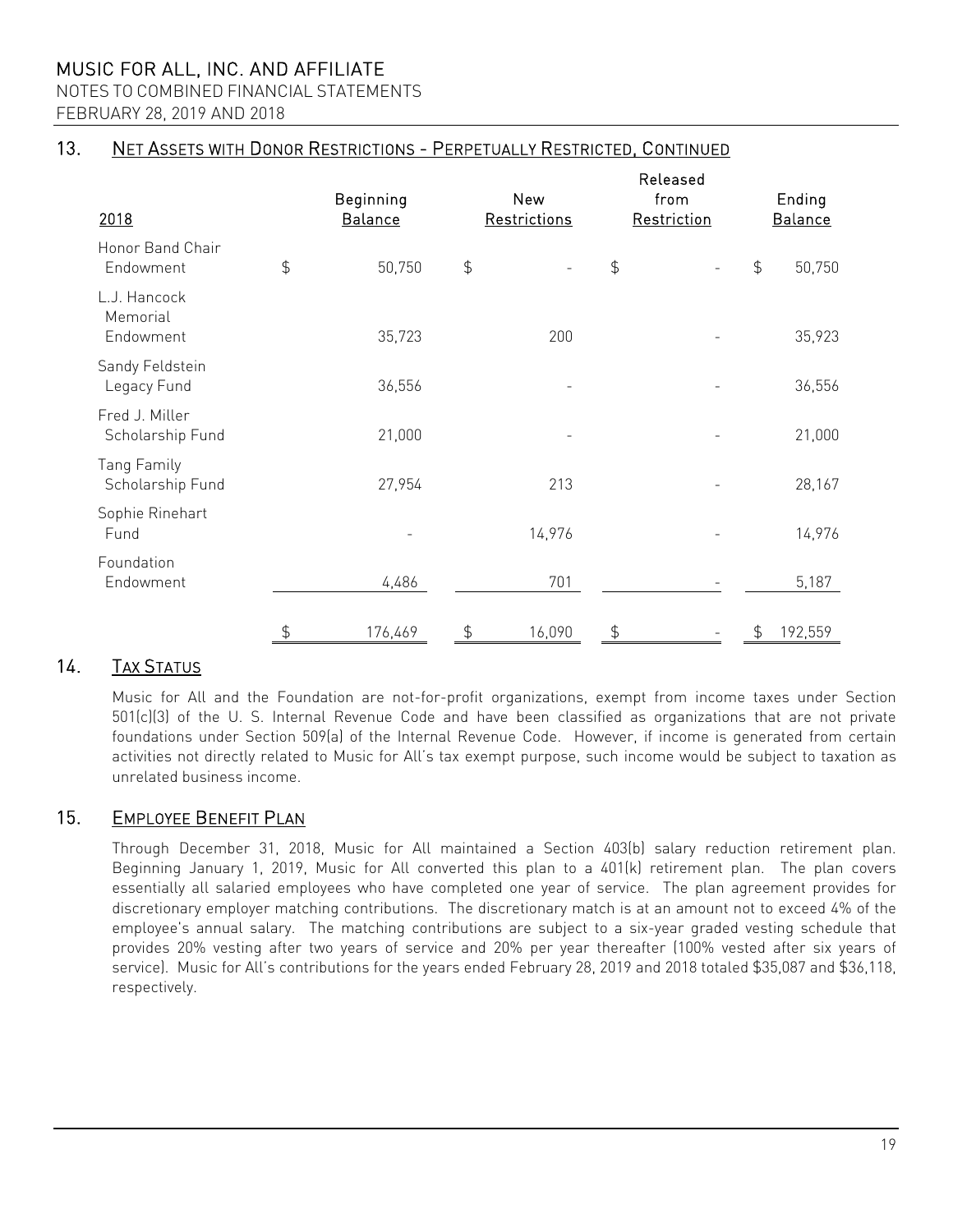FEBRUARY 28, 2019 AND 2018

## 16. LEASES

Music for All has a lease for office space that expires June 2023. Rent escalates annually. The straight-line rent payments are \$5,652 per month. Total lease expense under the office lease was \$67,819 for the year ended February 28, 2019. The liability related to the difference between straight-line rent and actual cash rental payments of \$200,442 and \$198,934 at February 28, 2019 and 2018, respectively, is reflected in accrued expenses on the statements of financial position. The estimated fair market value of this lease was approximately \$20,000 per month. In recognition of the contribution, the donor was acknowledged as a sponsor at events throughout the fiscal year, carrying a value of approximately \$40,000. Accordingly, the fair market value of the lease recognized in fiscal year 2019 was \$132,000, as noted in Note 1, which is recorded as an in-kind contribution for the leased office space.

Music for All also leases office equipment under operating leases that have various expiration dates through March 2022. Equipment rental expense for the years ended February 28, 2019 and 2018 for these leases amounted to \$28,065 and \$28,280, respectively. Music for All rents other equipment on a temporary basis for camps and other activities.

Future minimum lease payments required under these leases are as follows for the years ending February 28:

| 2020 | \$ | 105,711 |
|------|----|---------|
| 2021 |    | 112,553 |
| 2022 |    | 122,607 |
| 2023 |    | 138,822 |
| 2024 |    | 48,227  |
|      | S  | 527,920 |

The Organization has a tenant that was leasing office space under an agreement that expired in March 2019, and the monthly payment under the lease agreement was \$2,039. In March of 2019, the lease was renewed with an expiration date of March 2020 and the negotiated monthly payment is \$1,664. Receipts totaled \$24,515 and \$25,032 for the years ended February 28, 2019 and 2018, respectively. Future minimum rental receipts for the year ending February 28, 2020 and 2021 are \$20,346 and \$1,664, respectively.

### 17. COMMITMENTS

Music for All has contracted to hold a portion of its programming activities at three venues through October 2022, June 2023, and November 2023. The minimum total amount due under these contracts is approximately \$525,000. Music for All reserves hotel rooms in advance of future events which have commitments. The fiscal year 2020 agreement was signed prior to February 28, 2019 and has a food and beverage minimum of \$225,000. If the minimum is not met, Music for All owes the shortage multiplied by 40%. The agreement also includes escalating cancellation clauses. The 2020 event was held in March 2019, and Music for All did not incur any cancellation or food and beverage penalties. The fiscal years 2020, 2021, and 2022 agreements were signed prior to February 28, 2019 and have food and beverage minimums of \$225,000, \$229,000, and \$229,000, respectively.

Music for All also has agreements in place to sponsor future events through May 2019. The total commitments related to these agreements are \$12,500.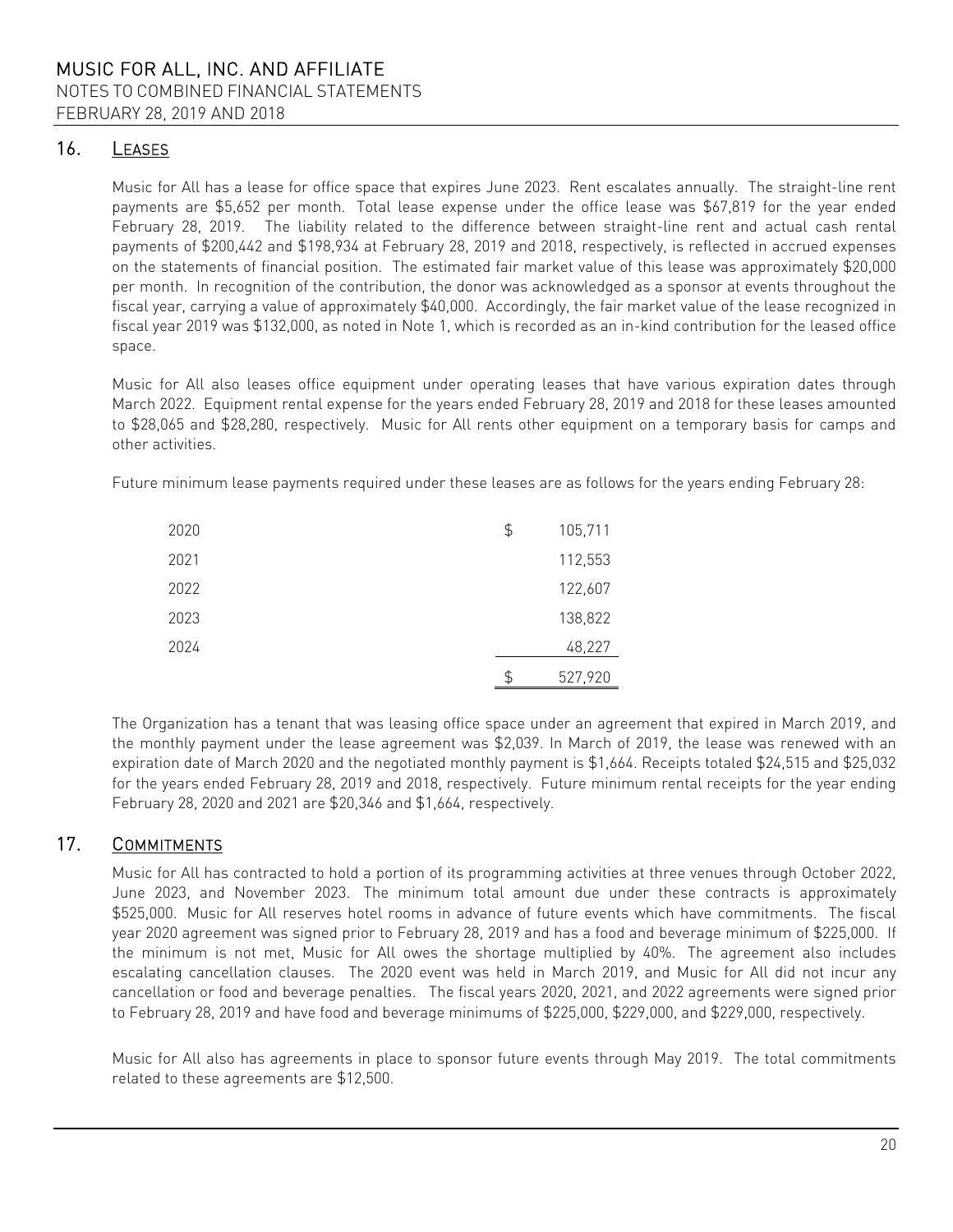### NOTES TO COMBINED FINANCIAL STATEMENTS

FEBRUARY 28, 2019 AND 2018

## 17. COMMITMENTS, CONTINUED

Music for All also has agreements in place with various educational consultants to assist in coordinating future events through April 2023. The total commitments related to these agreements are as follows for the years ending February 28:

| 2020 | \$<br>223,766 |
|------|---------------|
| 2021 | 141,500       |
| 2022 | 129,167       |
| 2023 | 31,500        |
| 2024 | 2,000         |
|      | \$<br>527,933 |

Also, in 2019, Music for All entered a software licensure agreement through March 2023 with fees approximating \$62,000 annually.

### 18. RECLASSIFICATIONS

Certain balances in the 2018 financial statements have been retroactively reclassified for comparative purposes to conform to the presentation in the 2019 financial statements. These reclassifications had no impact on net assets as of February 28, 2018.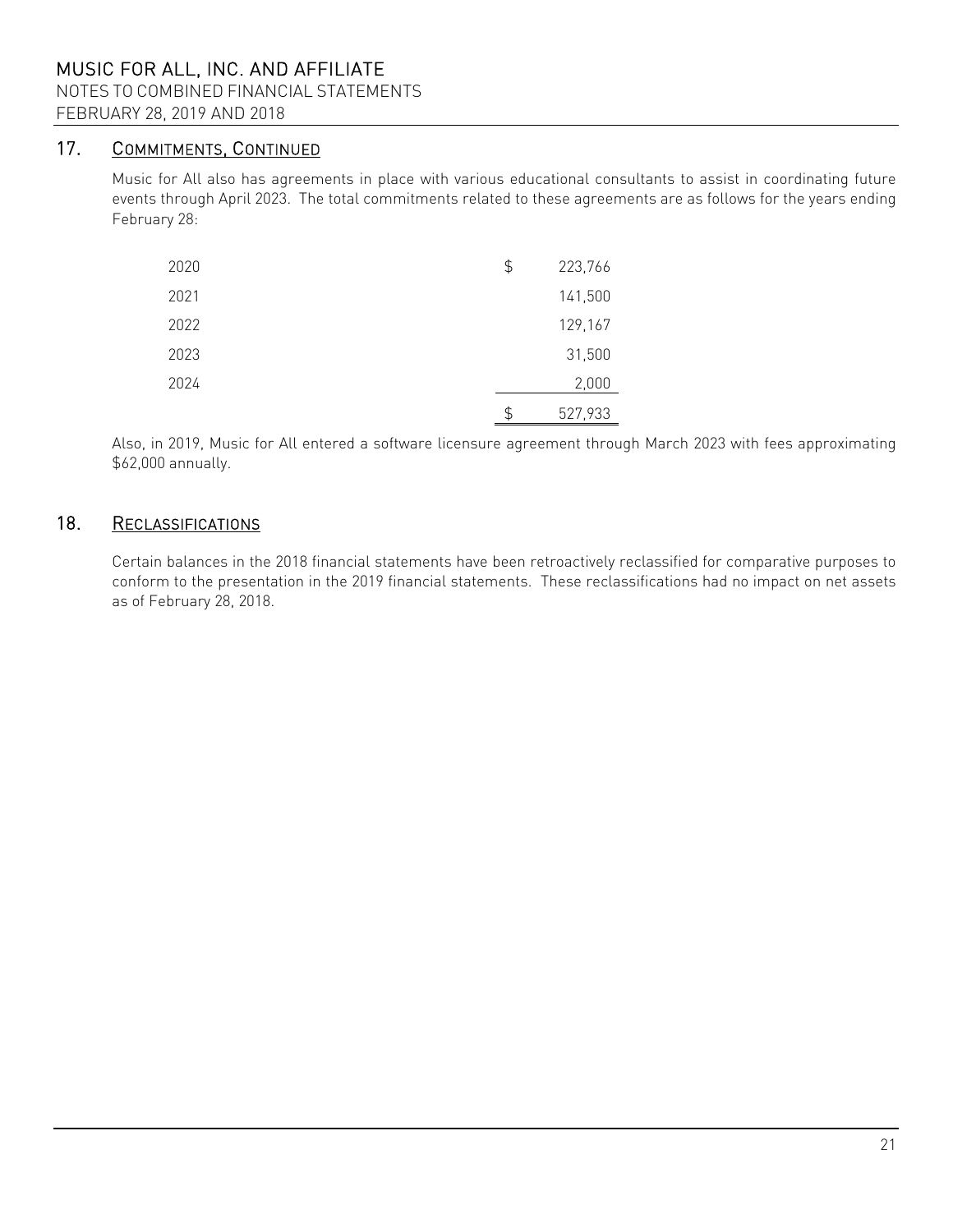PH 317 241 2999 FAX 317 240 4485

Greenwalt CPAs, Inc. 5342 W. Vermont Street Indianapolis, IN 46224 www.greenwaltcpas.com



#### INDEPENDENT AUDITORS' REPORT ON SUPPLEMENTARY INFORMATION

To the Boards of Directors of Music for All, Inc. and Affiliate:

We have audited the combined financial statements of Music for All, Inc. and Affiliate as of and for the year ended February 28, 2019, and our report thereon dated July 22, 2019, which expressed an unmodified opinion on those combined financial statements appears on page 1. We also have previously audited, in accordance with auditing standards generally accepted in the United States of America, the combined statement of financial position of Music for All, Inc. and Affiliate as of February 28, 2018 and the related combined statements of activities, functional expenses and cash flows for the year then ended, and we expressed an unmodified opinion on those combined financial statements. Our audits were performed for the purpose of forming an opinion on the combined financial statements as a whole. The information in Exhibits I through VI is presented for purposes of additional analysis and is not a required part of the combined financial statements. Such information is the responsibility of management and was derived from and relates directly to the underlying accounting and other records used to prepare the combined financial statements. The information has been subjected to the auditing procedures applied in the audit of the combined financial statements and certain additional procedures, including comparing and reconciling such information directly to the underlying accounting and other records used to prepare the combined financial statements or to the combined financial statements themselves, and other additional procedures in accordance with auditing standards generally accepted in the United States of America. In our opinion, the information is fairly stated in all material respects in relation to the combined financial statements as a whole.

Greenwalt CPAs, Ine.

July 22, 2019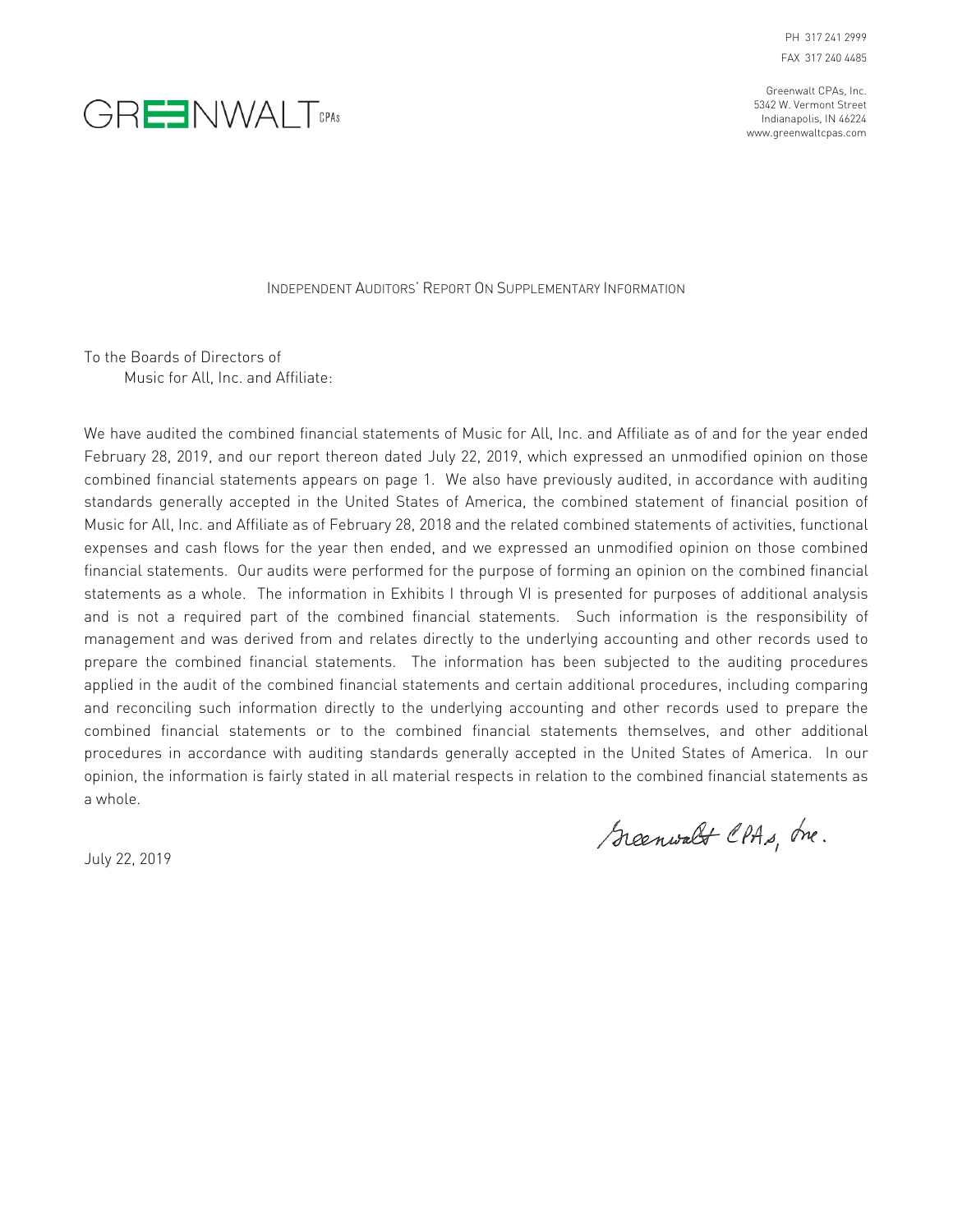COMBINING STATEMENTS OF FINANCIAL POSITION FEBRUARY 28, 2019 WITH COMPARATIVE TOTALS AS OF FEBRUARY 28, 2018 COMPARATIVE THE SERIES OF SERIES AND SEX EXHIBIT I

|                                                   | <b>MUSIC</b><br>MUSIC FOR ALL<br><b>FOR ALL</b><br>FOUNDATION ELIMINATIONS |              |          |                         | 2019<br><b>TOTAL</b>     | 2018<br><b>TOTAL</b>   |                        |
|---------------------------------------------------|----------------------------------------------------------------------------|--------------|----------|-------------------------|--------------------------|------------------------|------------------------|
| <b>ASSETS</b>                                     |                                                                            |              |          |                         |                          |                        |                        |
| <b>CURRENT ASSETS</b>                             |                                                                            |              |          |                         |                          |                        |                        |
| Cash and cash equivalents                         | \$2,451,369                                                                | $\mathbb{S}$ | 25,136   | \$                      |                          | \$2,476,505            | \$2,121,505            |
| Certificates of deposit                           | 780,210                                                                    |              |          |                         |                          | 780,210                | 1,197,265              |
| Accounts receivable, net of allowance for         |                                                                            |              |          |                         |                          |                        |                        |
| doubtful accounts of \$45,100 at                  |                                                                            |              |          |                         |                          |                        |                        |
| February 28, 2019 and 2018                        | 951,651                                                                    |              | 1,000    |                         |                          | 952,651                | 832,658                |
| Accounts receivable - related party               |                                                                            |              | 28,378   |                         | (28, 378)                |                        |                        |
| Pledge receivable - short-term                    |                                                                            |              | 5,400    |                         | ÷,                       | 5,400                  | 5,000<br>497,738       |
| Prepaid expenses<br>Total current assets          | 500,109<br>4,683,339                                                       |              | 59,914   |                         | (28, 378)                | 500,109<br>4,714,875   | 4,654,166              |
|                                                   |                                                                            |              |          |                         |                          |                        |                        |
| <b>INVESTMENTS</b>                                |                                                                            |              |          |                         |                          |                        |                        |
| Marketable securities                             |                                                                            |              | 324,570  |                         |                          | 324,570                | 330,872                |
| PROPERTY AND EQUIPMENT                            |                                                                            |              |          |                         |                          |                        |                        |
| Property and equipment                            | 1,650,579                                                                  |              | 7,849    |                         |                          | 1,658,428              | 1,669,516              |
| Accumulated depreciation and amortization         | (1,507,626)                                                                |              | (7, 849) |                         | $\overline{\phantom{a}}$ | (1, 515, 475)          | (1,488,859)            |
| Net property and equipment                        | 142,953                                                                    |              | $\sim$   |                         | $\sim$                   | 142,953                | 180,657                |
| <b>OTHER ASSETS</b>                               |                                                                            |              |          |                         |                          |                        |                        |
| Pledge receivable - long-term                     |                                                                            |              | 8,586    |                         |                          | 8,586                  | 13,168                 |
| Charitable remainder trust                        | 52,356                                                                     |              |          |                         |                          | 52,356                 | 51,996                 |
| Deposit                                           | 74,073                                                                     |              |          |                         |                          | 74,073                 | 74,073                 |
| Trademark                                         | 20,000                                                                     |              |          |                         |                          | 20,000                 | 20,000                 |
| Total other assets                                | 146,429                                                                    |              | 8,586    |                         |                          | 155,015                | 159,237                |
|                                                   | \$4,972,721                                                                | \$           | 393,070  | $\sqrt[6]{\frac{1}{2}}$ | (28, 378)                | 5,337,413<br>\$        | 5,324,932<br>\$        |
|                                                   |                                                                            |              |          |                         |                          |                        |                        |
| <b>LIABILITIES AND NET ASSETS</b>                 |                                                                            |              |          |                         |                          |                        |                        |
| <b>CURRENT LIABILITIES</b>                        |                                                                            |              |          |                         |                          |                        |                        |
| Accounts payable                                  | 63,722<br>\$                                                               | \$           |          | \$                      |                          | \$<br>63,722           | \$<br>56,244           |
| Accounts payable - related party                  | 28,378                                                                     |              |          |                         | (28, 378)                |                        |                        |
| Accrued expenses                                  | 559,960                                                                    |              | 4,000    |                         | ÷,                       | 563,960                | 432,071                |
| Prepaid event income<br>Total current liabilities | 3,158,964                                                                  |              | 4,000    |                         | (28, 378)                | 3,158,964<br>3,786,646 | 3,342,619<br>3,830,934 |
|                                                   | 3,811,024                                                                  |              |          |                         |                          |                        |                        |
| <b>LONG-TERM LIABILITIES</b>                      |                                                                            |              |          |                         |                          |                        |                        |
| Deferred trust liability                          | 30,475                                                                     |              |          |                         |                          | 30,475                 | 32,246                 |
| Reserve for license fees                          | 178 779                                                                    |              |          |                         |                          | 178,779                | 178,779                |
| Total long-term liabilities                       | 209,254                                                                    |              |          |                         |                          | 209,254                | 211,025                |
| Total liabilities                                 | 4,020,278                                                                  |              | 4,000    |                         | (28, 378)                | 3,995,900              | 4,041,959              |
| <b>NET ASSETS</b>                                 |                                                                            |              |          |                         |                          |                        |                        |
| Without donor restrictions                        | 830,111                                                                    |              | 57,226   |                         |                          | 887,337                | 760,951                |
| With donor restrictions                           | 122,332                                                                    |              | 331,844  |                         |                          | 454,176                | 522,022                |
|                                                   | 952,443                                                                    |              | 389,070  |                         |                          | 1,341,513              | 1,282,973              |
|                                                   | \$4,972,721                                                                | S            | 393,070  | \$                      | (28, 378)                | \$5,337,413            | \$5,324,932            |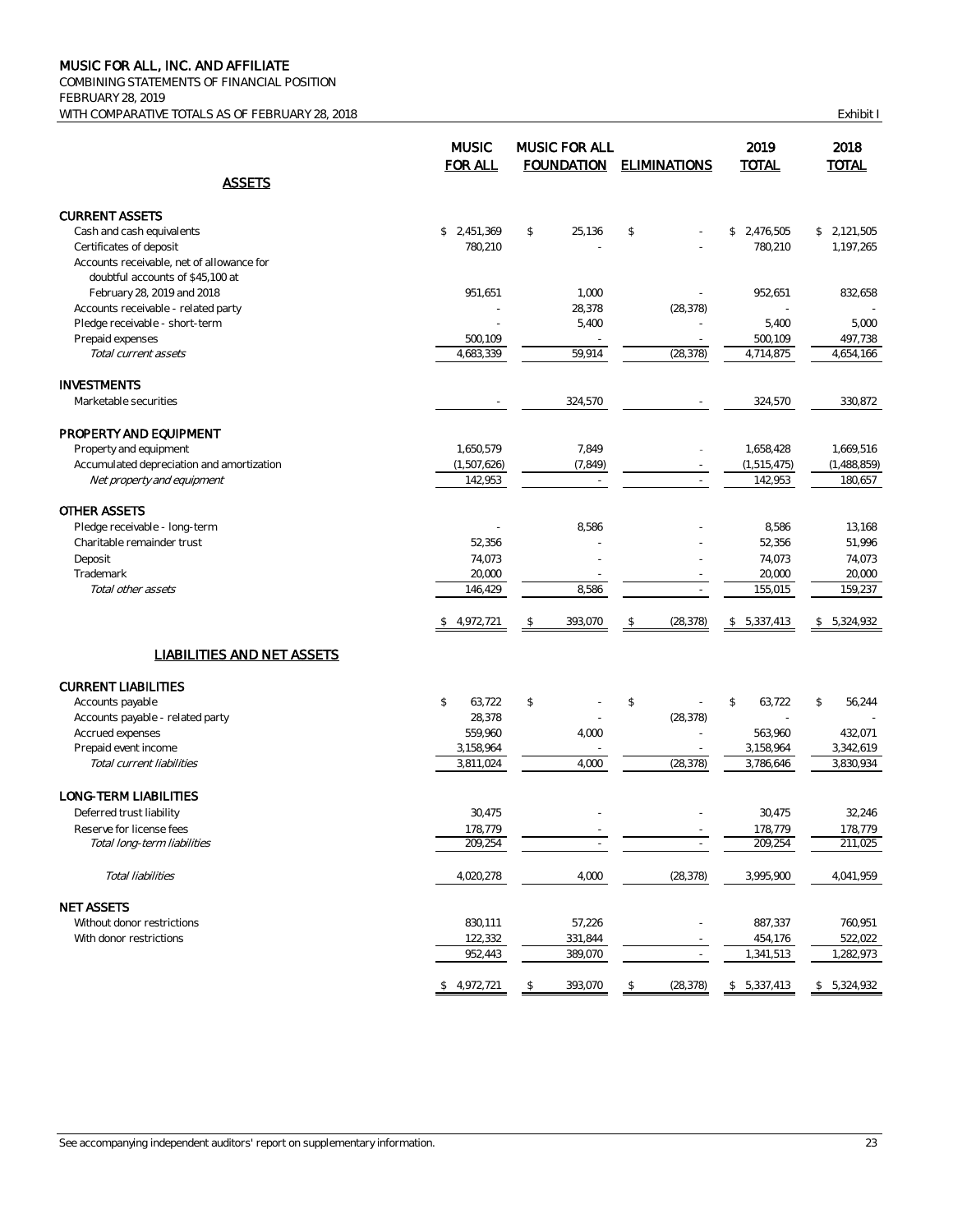#### MUSIC FOR ALL, INC. AND AFFILIATE COMBINING STATEMENT OF ACTIVITIES

FOR THE YEAR ENDED FEBRUARY 28, 2019 WITH SUMMARIZED COMPARATIVE INFORMATION FOR THE YEAR ENDED FEBRUARY 28, 2018 CHANGED FOR THE STATION OF EXHIbit II

|                                       | WITHOUT DONOR RESTRICTIONS |                      |                                |               |                | WITH DONOR RESTRICTIONS |                          |                            |                           |  |
|---------------------------------------|----------------------------|----------------------|--------------------------------|---------------|----------------|-------------------------|--------------------------|----------------------------|---------------------------|--|
|                                       | <b>MUSIC</b>               | <b>MUSIC FOR ALL</b> |                                |               | <b>MUSIC</b>   | <b>MUSIC FOR ALL</b>    |                          | 2019                       | 2018                      |  |
|                                       | <b>FOR ALL</b>             |                      | <b>FOUNDATION ELIMINATIONS</b> | <b>TOTAL</b>  | <b>FOR ALL</b> | <b>FOUNDATION</b>       | <b>TOTAL</b>             | <b>TOTAL</b>               | <b>TOTAL</b>              |  |
| <b>REVENUE</b>                        |                            |                      |                                |               |                |                         |                          |                            |                           |  |
| Program fees                          | 1,380,717<br>\$.           | $\mathbb{S}$         | $\mathcal{L}$                  | \$1,380,717   | $\sqrt[6]{2}$  | \$                      | $\mathbb{S}$             | 1,380,717<br>$\mathcal{L}$ | 1,120,062<br>$\mathbb{S}$ |  |
| Housing and meal fees                 | 2,083,610                  |                      | $\sim$                         | 2,083,610     |                |                         | $\overline{\phantom{a}}$ | 2,083,610                  | 1,669,665                 |  |
| Ticket fees                           | 3,323,234                  |                      |                                | 3,323,234     |                |                         |                          | 3,323,234                  | 3,024,559                 |  |
| <b>Band fees</b>                      | 738,904                    |                      |                                | 738,904       |                |                         |                          | 738,904                    | 648,825                   |  |
| Merchandise sales                     | 15                         |                      |                                | 15            |                |                         |                          | 15                         | 1,354                     |  |
| Program book sales                    | 181,395                    |                      |                                | 181,395       |                |                         |                          | 181,395                    | 164,817                   |  |
| Photography commissions               | 1,770                      |                      |                                | 1,770         |                |                         |                          | 1,770                      | 1,400                     |  |
| Merchandise commissions and sales     | 912,472                    |                      |                                | 912,472       |                |                         |                          | 912,472                    | 719,892                   |  |
| Sponsorships                          | 894,126                    | 2,400                |                                | 896,526       |                |                         |                          | 896,526                    | 1,036,769                 |  |
| Contributions                         | 154,542                    | 4,651                |                                | 159,193       | 359            | 21,965                  | 22,324                   | 181,517                    | 185,990                   |  |
| In-kind contributions                 | 258,709                    |                      |                                | 258,709       |                |                         | ÷,                       | 258,709                    | 235,050                   |  |
| Grants                                | 204,578                    | $\sim$               | (8, 450)                       | 196,128       | 25,000         |                         | 25,000                   | 221,128                    | 250,996                   |  |
| Interest and dividends                | 30,307                     | 7,949                |                                | 38,256        |                |                         |                          | 38,256                     | 23,519                    |  |
| Realized gain on investments          |                            | 51,448               |                                | 51,448        |                |                         |                          | 51,448                     |                           |  |
| Unrealized gain (loss) on investments |                            | (57,086)             | $\sim$                         | (57,086)      |                | 6,783                   | 6,783                    | (50, 303)                  | 17,978                    |  |
| Miscellaneous                         | 75,446                     | 51                   |                                | 75,497        |                |                         |                          | 75,497                     | 26,588                    |  |
| Net assets released from restrictions | 116,753                    | 5,200                |                                | 121,953       | (116, 753)     | (5,200)                 | (121, 953)               |                            |                           |  |
| Total revenue                         | 10,356,578                 | 14,613               | (8, 450)                       | 10,362,741    | (91, 394)      | 23,548                  | (67, 846)                | 10,294,895                 | 9,127,464                 |  |
| <b>EXPENSES</b>                       |                            |                      |                                |               |                |                         |                          |                            |                           |  |
| Program                               | 9,325,846                  | 14,450               | (8, 450)                       | 9,331,846     |                |                         |                          | 9.331.846                  | 8,154,243                 |  |
| Fundraising                           | 300,902                    |                      |                                | 300,902       |                |                         |                          | 300,902                    | 224,565                   |  |
| General and administrative            | 600,012                    | 3,595                |                                | 603,607       |                |                         |                          | 603,607                    | 534,854                   |  |
| Total expenses                        | 10,226,760                 | 18,045               | (8, 450)                       | 10,236,355    |                |                         |                          | 10,236,355                 | 8,913,662                 |  |
| <b>CHANGE IN NET ASSETS</b>           | 129,818                    | (3, 432)             |                                | 126,386       | (91, 394)      | 23,548                  | (67, 846)                | 58,540                     | 213,802                   |  |
| NET ASSETS, BEGINNING OF YEAR         | 700,293                    | 60,658               |                                | 760,951       | 213,726        | 308,296                 | 522,022                  | 1,282,973                  | 1,069,171                 |  |
| NET ASSETS, END OF YEAR               | 830,111                    | 57,226<br>-S         | \$                             | 887,337<br>\$ | 122,332<br>\$  | 331,844<br>\$           | 454,176<br>\$            | 1,341,513<br>\$            | 1,282,973<br>\$           |  |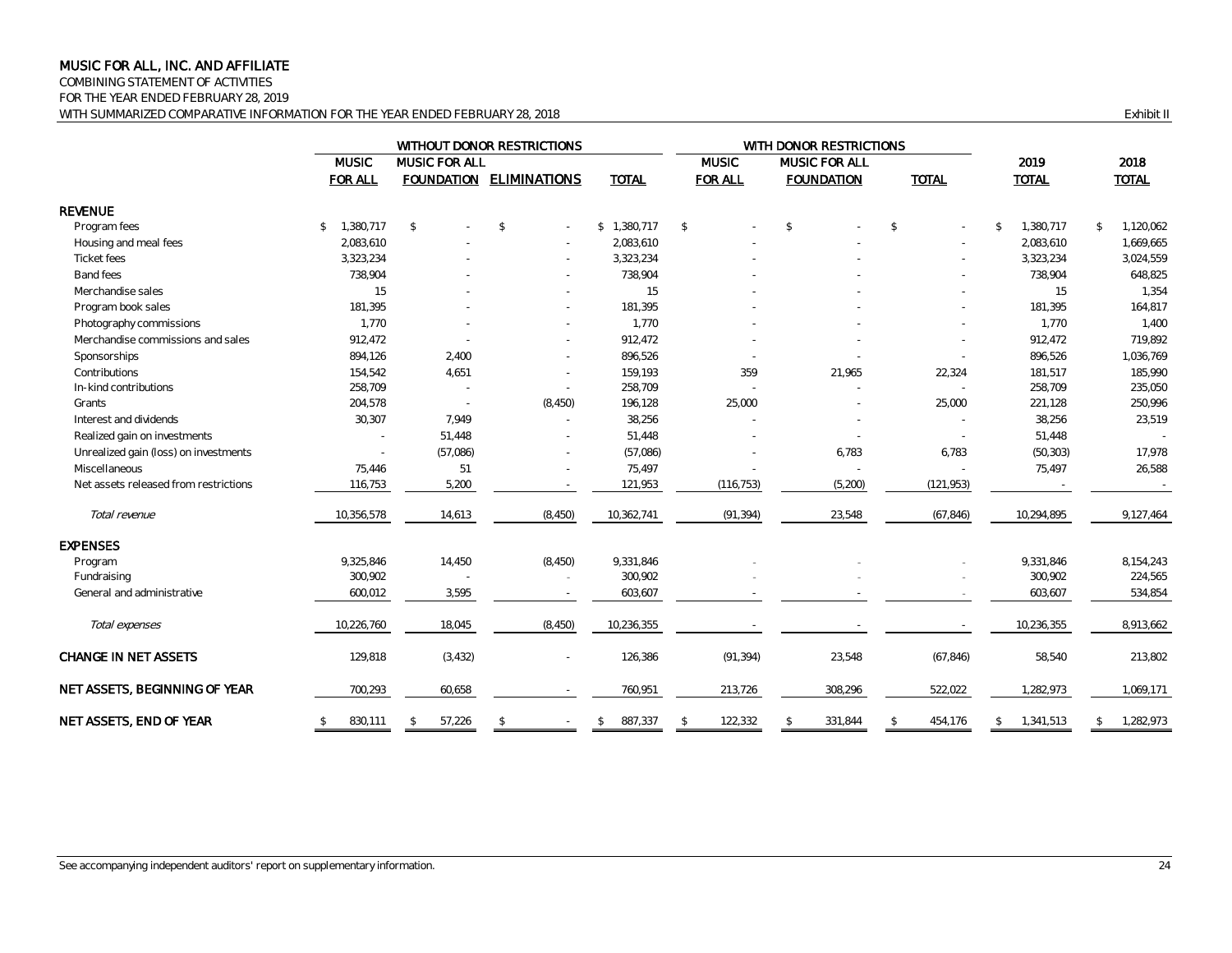COMBINING SCHEDULE OF FUNCTIONAL EXPENSES FOR THE YEAR ENDED FEBRUARY 28, 2019

WITH SUMMARIZED COMPARATIVE INFORMATION FOR THE YEAR ENDED FEBRUARY 28, 2018 FOR THE STREET STREET ASSESSED FOR THE STREET OF THE VEAR ENDED FEBRUARY 28, 2018

|                                    |                          |                       | MUSIC FOR ALL                                                    |                          |                                           |                         |                          |                         |  |
|------------------------------------|--------------------------|-----------------------|------------------------------------------------------------------|--------------------------|-------------------------------------------|-------------------------|--------------------------|-------------------------|--|
|                                    | PROGRAM                  | <b>FUNDRAISING</b>    | <b>GENERAL &amp;</b><br><b>ADMINISTRATIVE</b><br><b>EXPENSES</b> | <b>TOTAL</b>             | <b>MUSIC FOR ALL</b><br><b>FOUNDATION</b> | <b>ELIMINATIONS</b>     | 2019<br><b>TOTAL</b>     | 2018<br><b>TOTAL</b>    |  |
| <b>PROGRAMS</b>                    |                          |                       |                                                                  |                          |                                           |                         |                          |                         |  |
| Awards and trophies                | 121,258<br>$\mathcal{S}$ | $\mathbb{S}$<br>2,961 | $\mathcal{S}$                                                    | 124,219<br>$\mathcal{S}$ | $\mathbb{S}$                              | $\mathcal{L}$<br>$\sim$ | $\mathcal{L}$<br>124,219 | $\mathbb{S}$<br>120,297 |  |
| Scholarships and grants            |                          |                       |                                                                  | ÷,                       | 14,450                                    | (8, 450)                | 6,000                    | 7,000                   |  |
| Clinicians' and judges' fees       | 1,181,201                |                       |                                                                  | 1,181,201                |                                           |                         | 1,181,201                | 1,033,752               |  |
| Copyright fees                     | 17.577                   |                       |                                                                  | 17,577                   |                                           |                         | 17.577                   | 18,152                  |  |
| Cost of merchandise sold           | 244,486                  |                       |                                                                  | 244,486                  |                                           |                         | 244,486                  | 241,594                 |  |
| Equipment rental                   | 214,573                  | 118                   | ÷.                                                               | 214,691                  |                                           |                         | 214,691                  | 189,487                 |  |
| Program promotion                  | 166,302                  | 16,588                | 50,568                                                           | 233,458                  |                                           |                         | 233,458                  | 201,684                 |  |
| Facility rental                    | 831.183                  | $\sim$                |                                                                  | 831,183                  |                                           |                         | 831,183                  | 789,294                 |  |
| Participants' housing and meals    | 2,126,818                |                       | ÷,                                                               | 2,126,818                |                                           |                         | 2,126,818                | 1,674,474               |  |
| Outside services                   | 1,369,438                | 3,513                 | 18,451                                                           | 1,391,402                | 2,640                                     |                         | 1,394,042                | 1,405,568               |  |
| Other program expenses             | 578,483                  | 24,976                | 17,294                                                           | 620,753                  |                                           |                         | 620,753                  | 551,652                 |  |
| Total programs and activities      | 6,851,319                | 48,156                | 86,313                                                           | 6,985,788                | 17,090                                    | (8, 450)                | 6,994,428                | 6,232,954               |  |
| <b>PERSONNEL RELATED</b>           |                          |                       |                                                                  |                          |                                           |                         |                          |                         |  |
| Salaries and contract employees    | 1,500,900                | 200,728               | 290,337                                                          | 1,991,965                |                                           |                         | 1,991,965                | 1,567,614               |  |
| Salaries - payroll taxes           | 106.972                  | 6,674                 | 26,743                                                           | 140,389                  |                                           |                         | 140,389                  | 119,624                 |  |
| 403(b) contribution                | 28,070                   | 1,580                 | 7,017                                                            | 36,667                   |                                           |                         | 36,667                   | 36,118                  |  |
| Staff travel, housing and meals    | 25,922                   | 10,217                | 6,480                                                            | 42,619                   |                                           |                         | 42,619                   | 12,641                  |  |
| Group insurance                    | 133,644                  | 8,300                 | 33,411                                                           | 175,355                  |                                           |                         | 175,355                  | 137,257                 |  |
| Other personnel related expenses   | 40,334                   | 3,234                 | 10,084                                                           | 53,652                   |                                           |                         | 53,652                   | 25,228                  |  |
| Total personnel related            | 1,835,842                | 230,733               | 374,072                                                          | 2,440,647                |                                           |                         | 2,440,647                | 1,898,482               |  |
| <b>BUILDING AND FACILITY</b>       |                          |                       |                                                                  |                          |                                           |                         |                          |                         |  |
| Depreciation and amortization      | 21,613                   | 810                   | 4,593                                                            | 27,016                   |                                           |                         | 27,016                   | 28,923                  |  |
| Rental - office building           | 191,855                  | 7,195                 | 40,769                                                           | 239,819                  |                                           |                         | 239,819                  | 239,824                 |  |
| Repairs and maintenance            | 17,993                   | 642                   | 3,640                                                            | 22,275                   |                                           |                         | 22,275                   | 20,263                  |  |
| Telephone and utilities            | 46,802                   | 1,748                 | 9,903                                                            | 58,453                   |                                           |                         | 58,453                   | 59,363                  |  |
| Total building and facility        | 278,263                  | 10,395                | 58,905                                                           | 347,563                  | $\sim$                                    |                         | 347,563                  | 348,373                 |  |
| OFFICE AND ADMINISTRATIVE          |                          |                       |                                                                  |                          |                                           |                         |                          |                         |  |
| Board of directors' expense        | 14.662                   | 550                   | 3.116                                                            | 18.328                   |                                           |                         | 18,328                   | 16,109                  |  |
| Computer services and supplies     | 132,463                  | 8,193                 | 27,556                                                           | 168,212                  |                                           |                         | 168,212                  | 125,625                 |  |
| Business insurance                 | 72,128                   | 2,705                 | 15,327                                                           | 90,160                   |                                           |                         | 90,160                   | 105,342                 |  |
| Interest                           | 2,451                    |                       | 613                                                              | 3,064                    |                                           |                         | 3,064                    | 725                     |  |
| Franchise, sales, and income taxes | 52                       |                       | ÷.                                                               | 52                       |                                           |                         | 52                       | 13,693                  |  |
| Other office and administrative    |                          |                       |                                                                  |                          | 955                                       |                         | 173,901                  | 172,359                 |  |
|                                    | 138,666                  | 170                   | 34,110                                                           | 172,946                  |                                           |                         |                          |                         |  |
| Total office and administrative    | 360,422                  | 11,618                | 80,722                                                           | 452,762                  | 955                                       |                         | 453,717                  | 433,853                 |  |
|                                    | 9,325,846                | 300.902               | 600,012                                                          | 10,226,760               | 18,045                                    | (8, 450)                | 10,236,355               | 8,913,662               |  |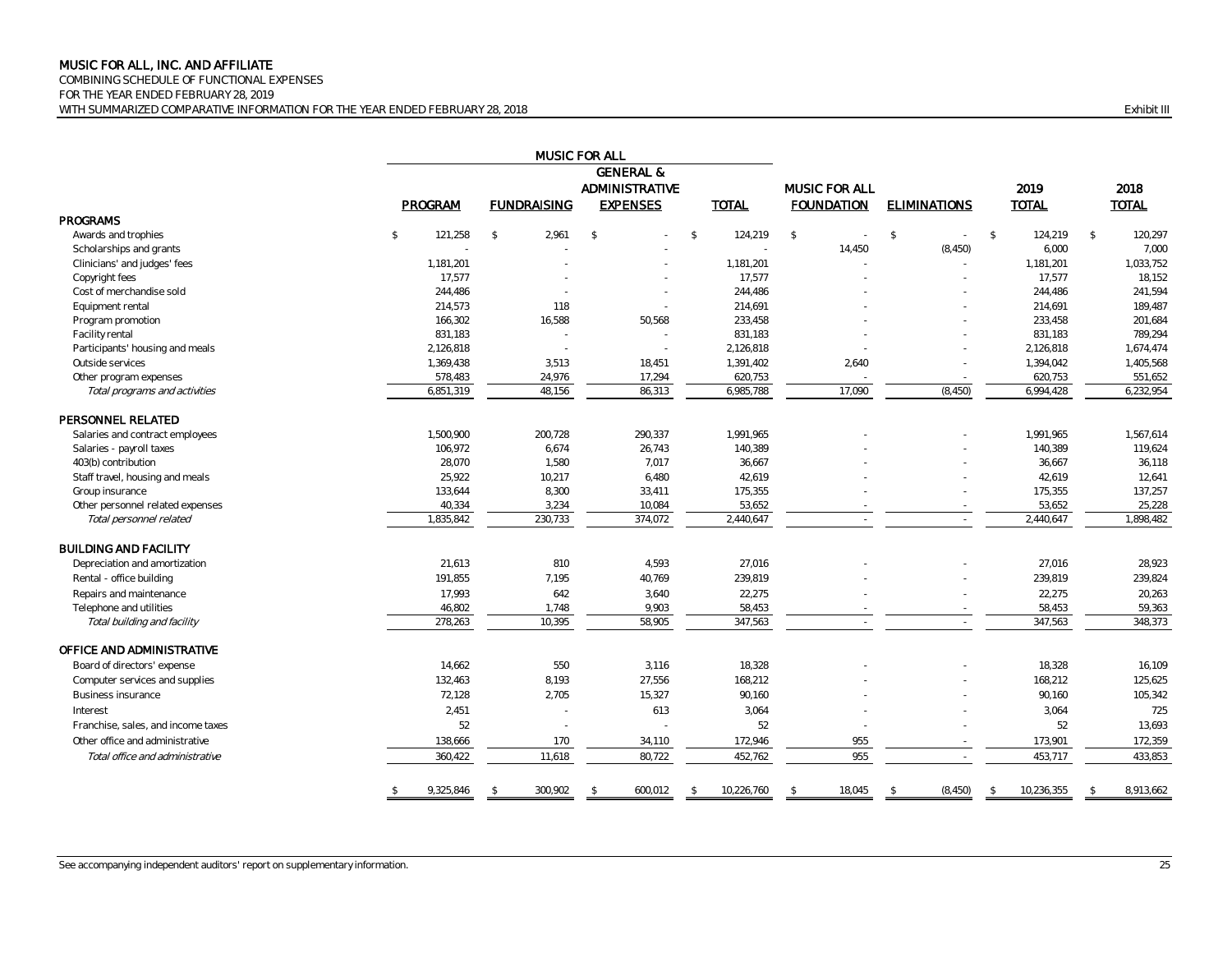#### COMBINING STATEMENTS OF ACTIVITIES FOR THE YEARS ENDED FEBRUARY 28, 2019 AND 2018 CONTROL AND THE STATE OF STATE IN THE YEARS ENDED FEBRUARY 28, 2019 AND 2018

|                                       | 2019           |              |                   |               |                          |              | 2018           |               |         |    |                                |                 |
|---------------------------------------|----------------|--------------|-------------------|---------------|--------------------------|--------------|----------------|---------------|---------|----|--------------------------------|-----------------|
|                                       | <b>MUSIC</b>   |              | MUSIC FOR ALL     |               |                          |              | <b>MUSIC</b>   | MUSIC FOR ALL |         |    |                                |                 |
|                                       | <b>FOR ALL</b> |              | <b>FOUNDATION</b> |               | <b>ELIMINATIONS</b>      | <b>TOTAL</b> | <b>FOR ALL</b> |               |         |    | <b>FOUNDATION ELIMINATIONS</b> | <b>TOTAL</b>    |
| <b>REVENUE</b>                        |                |              |                   |               |                          |              |                |               |         |    |                                |                 |
| Program fees                          | \$1,380,717    | $\mathbb{S}$ |                   | $\mathcal{L}$ | ÷,                       | \$1,380,717  | \$1,120,062    | $\mathcal{L}$ |         | \$ |                                | \$1,120,062     |
| Housing and meal fees                 | 2,083,610      |              |                   |               |                          | 2,083,610    | 1,669,665      |               |         |    |                                | 1,669,665       |
| <b>Ticket fees</b>                    | 3,323,234      |              |                   |               | $\overline{\phantom{a}}$ | 3,323,234    | 3,024,559      |               |         |    |                                | 3,024,559       |
| <b>Band fees</b>                      | 738,904        |              |                   |               |                          | 738,904      | 648,825        |               |         |    |                                | 648,825         |
| Merchandise sales                     | 15             |              |                   |               | $\overline{\phantom{a}}$ | 15           | 1,354          |               |         |    |                                | 1,354           |
| Program book sales                    | 181,395        |              |                   |               |                          | 181,395      | 164,817        |               |         |    |                                | 164,817         |
| Photography commissions               | 1,770          |              |                   |               | $\sim$                   | 1,770        | 1,400          |               |         |    |                                | 1,400           |
| Merchandise commissions               | 912,472        |              |                   |               |                          | 912,472      | 719,892        |               |         |    |                                | 719,892         |
| Sponsorships                          | 894,126        |              | 2,400             |               |                          | 896,526      | 1,036,769      |               |         |    |                                | 1,036,769       |
| Contributions                         | 154,901        |              | 26,616            |               |                          | 181,517      | 163,407        |               | 22,583  |    |                                | 185,990         |
| In-kind contributions                 | 258,709        |              |                   |               |                          | 258,709      | 235,050        |               |         |    |                                | 235,050         |
| Grants                                | 229,578        |              |                   |               | (8, 450)                 | 221,128      | 259,446        |               |         |    | (8, 450)                       | 250,996         |
| Interest and dividends                | 30,307         |              | 7,949             |               |                          | 38,256       | 7,857          |               | 15,662  |    |                                | 23,519          |
| Realized gain on investments          |                |              | 51,448            |               |                          | 51,448       |                |               |         |    |                                |                 |
| Unrealized gain (loss) on investments |                |              | (50, 303)         |               |                          | (50, 303)    |                |               | 17,978  |    |                                | 17,978          |
| Miscellaneous                         | 75,446         |              | 51                |               |                          | 75,497       | 26,588         |               | $\sim$  |    |                                | 26,588          |
| Total revenue                         | 10,265,184     |              | 38,161            |               | (8, 450)                 | 10,294,895   | 9,079,691      |               | 56,223  |    | (8, 450)                       | 9,127,464       |
| <b>EXPENSES</b>                       |                |              |                   |               |                          |              |                |               |         |    |                                |                 |
| Program                               | 9,325,846      |              | 14,450            |               | (8, 450)                 | 9,331,846    | 8,147,243      |               | 15,450  |    | (8, 450)                       | 8,154,243       |
| Fundraising                           | 300,902        |              |                   |               | $\overline{\phantom{a}}$ | 300,902      | 224,565        |               |         |    |                                | 224,565         |
| General and administrative            | 600,012        |              | 3,595             |               |                          | 603,607      | 529,590        |               | 5,264   |    |                                | 534,854         |
| Total expenses                        | 10,226,760     |              | 18,045            |               | (8, 450)                 | 10,236,355   | 8,901,398      |               | 20,714  |    | (8, 450)                       | 8,913,662       |
| CHANGE IN NET ASSETS                  | 38,424         |              | 20,116            |               |                          | 58,540       | 178,293        |               | 35,509  |    |                                | 213,802         |
| NET ASSETS, BEGINNING OF YEAR         | 914,019        |              | 368,954           |               |                          | 1,282,973    | 735,726        |               | 333,445 |    |                                | 1,069,171       |
| NET ASSETS, END OF YEAR               | 952,443<br>\$  | $\mathbb{S}$ | 389,070           | $\sqrt[6]{2}$ |                          | \$1,341,513  | 914,019<br>\$  | \$            | 368,954 | \$ |                                | 1,282,973<br>\$ |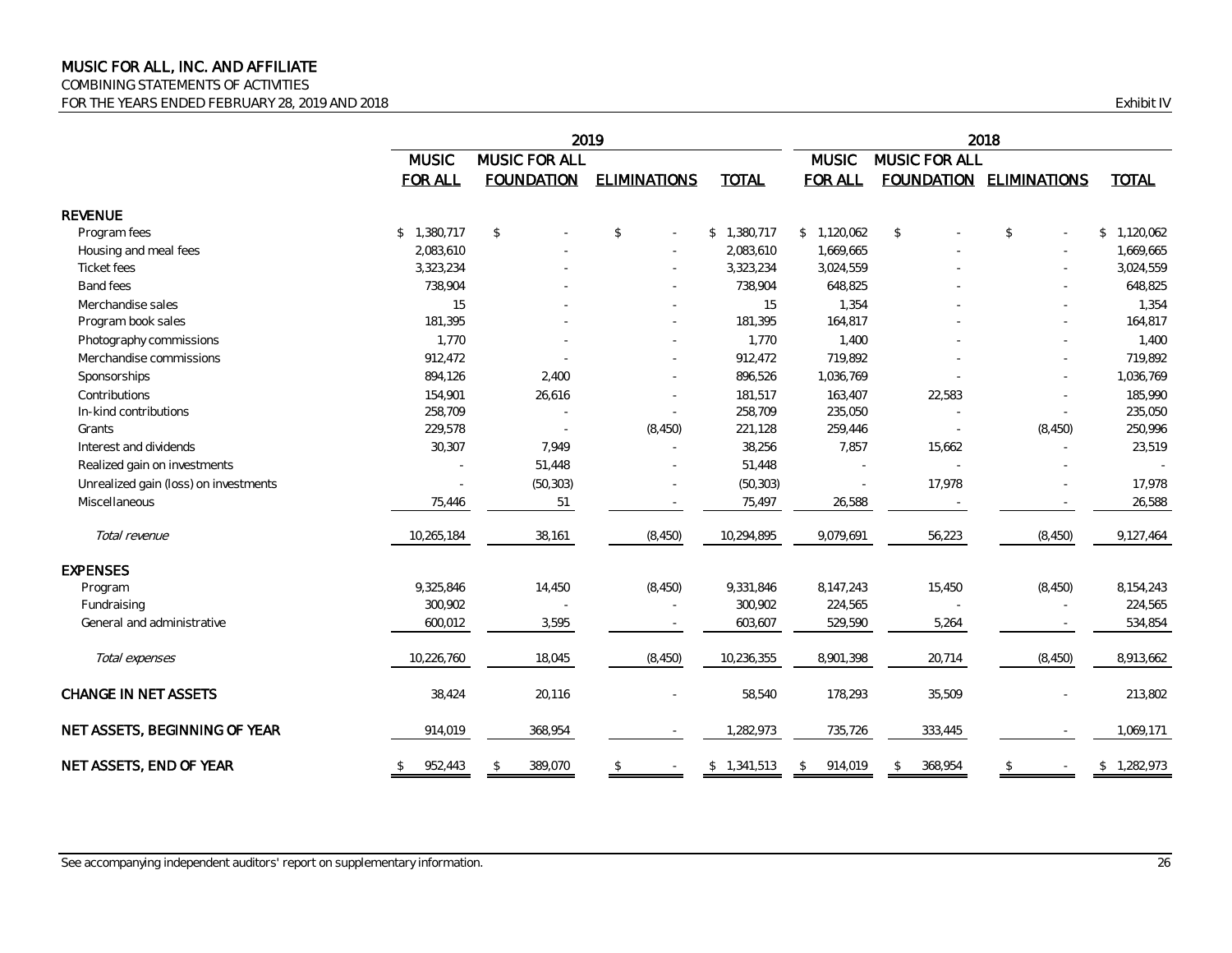

#### 2018



See accompanying independent auditors' report on supplementary information. 27 and 2008 and 2008 and 2008 and 20